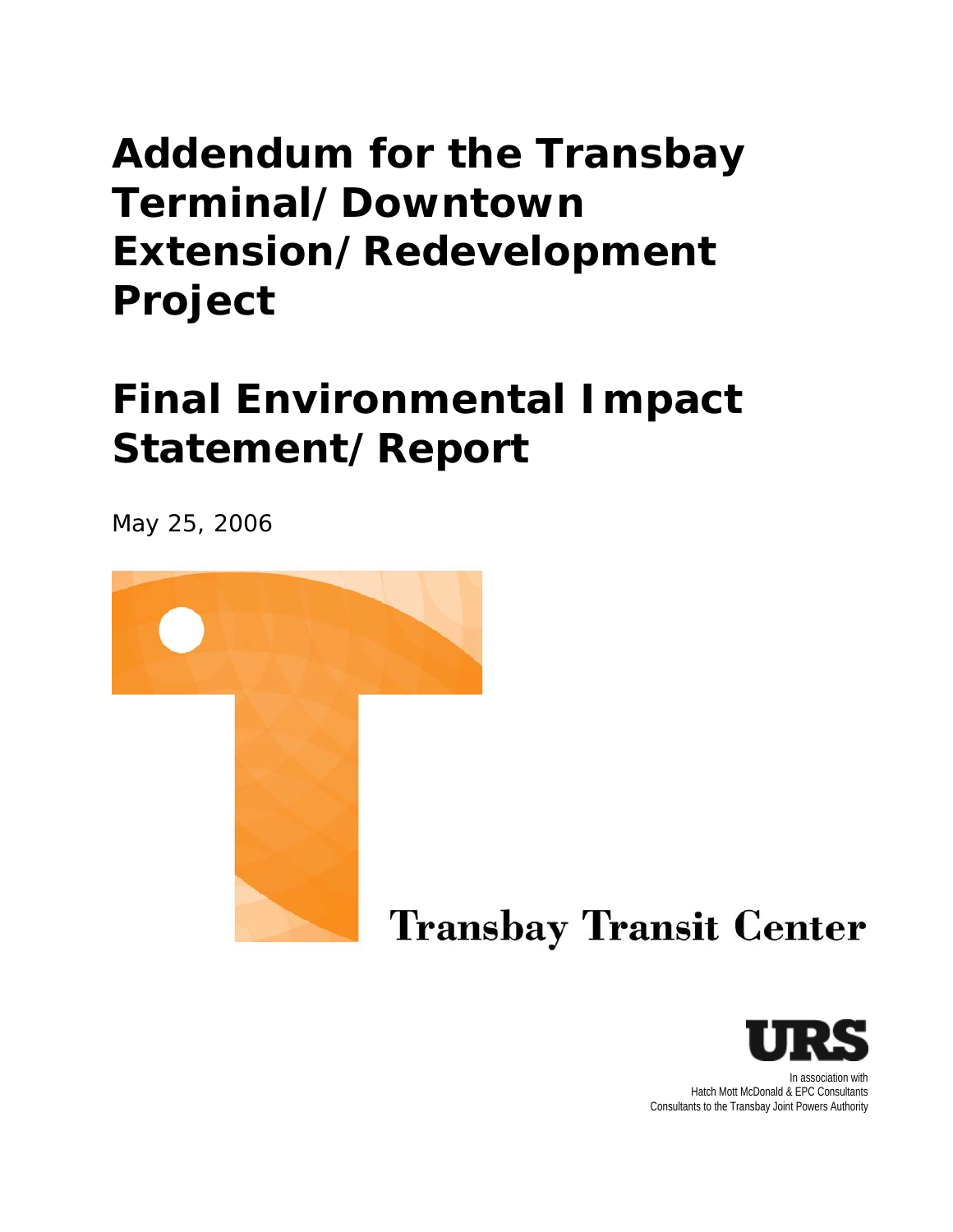Preparation of this report was made possible in part by the Metropolitan Transportation Commission through a grant of Regional Measure 2 (RM2) funds.



Preparation of this report was made possible in part by the San Francisco County Transportation Authority through a grant of Proposition K Local Transportation Sales Tax funds.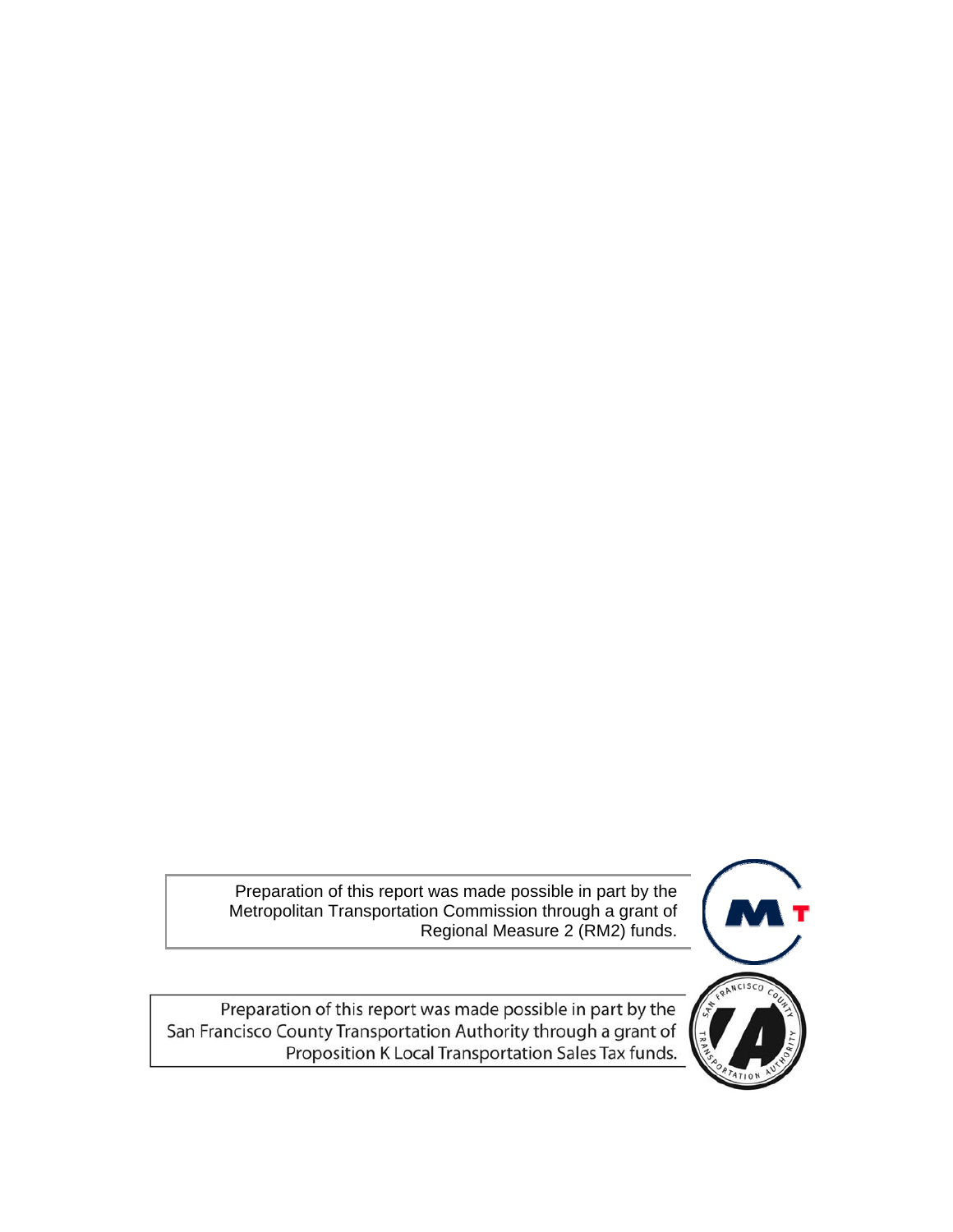## **TRANSBAY TRANSIT CENTER PROGRAM**

**Addendum for the** 

**Transbay Terminal/Downtown Extension/Redevelopment Project** 

**Final Environmental Impact Statement/Report** 

**May 25, 2006** 

**Prepared for the** 

**Transbay Joint Powers Authority**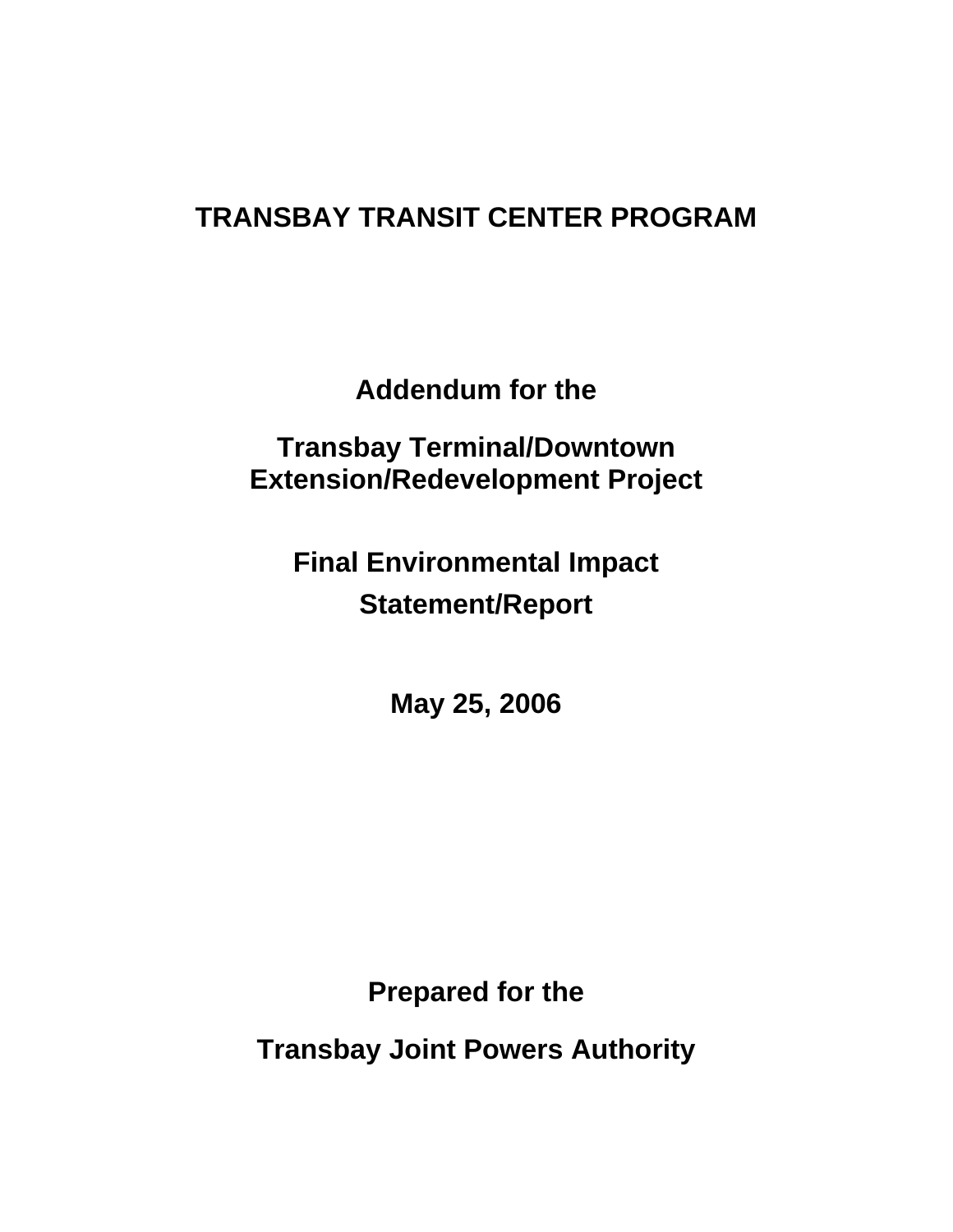#### **CONTENTS PAGE**

| 1<br>$\overline{2}$ | 2.1  | Modifications to the Transbay Transit Center Building and Bus Ramp Design2<br>2.1.1<br>2.1.2<br>Option 1: Temporarily Relocating Greyhound to the AC Level 4<br>2.1.3.1<br>Option 2: Remaining for an Extending Period at the Temporary<br>2.1.3.2<br>Option 1: Temporarily Relocating Greyhound to the Western End<br>2.1.3.3 |  |  |
|---------------------|------|--------------------------------------------------------------------------------------------------------------------------------------------------------------------------------------------------------------------------------------------------------------------------------------------------------------------------------|--|--|
| $\mathbf{3}$        |      | EVALUATION OF ENVIRONMENTAL IMPACTS DUE TO THE PROPOSED                                                                                                                                                                                                                                                                        |  |  |
|                     |      |                                                                                                                                                                                                                                                                                                                                |  |  |
|                     | 3.1  |                                                                                                                                                                                                                                                                                                                                |  |  |
|                     | 3.2  |                                                                                                                                                                                                                                                                                                                                |  |  |
|                     | 3.3  |                                                                                                                                                                                                                                                                                                                                |  |  |
|                     | 3.4  |                                                                                                                                                                                                                                                                                                                                |  |  |
|                     | 3.5  |                                                                                                                                                                                                                                                                                                                                |  |  |
|                     | 3.6  |                                                                                                                                                                                                                                                                                                                                |  |  |
|                     | 3.7  |                                                                                                                                                                                                                                                                                                                                |  |  |
|                     | 3.8  |                                                                                                                                                                                                                                                                                                                                |  |  |
|                     | 3.9  |                                                                                                                                                                                                                                                                                                                                |  |  |
|                     | 3.10 |                                                                                                                                                                                                                                                                                                                                |  |  |
|                     | 3.11 |                                                                                                                                                                                                                                                                                                                                |  |  |
|                     | 3.12 |                                                                                                                                                                                                                                                                                                                                |  |  |
|                     | 3.13 |                                                                                                                                                                                                                                                                                                                                |  |  |
|                     | 3.14 |                                                                                                                                                                                                                                                                                                                                |  |  |
|                     | 3.15 |                                                                                                                                                                                                                                                                                                                                |  |  |
|                     | 3.16 |                                                                                                                                                                                                                                                                                                                                |  |  |
| 4                   |      |                                                                                                                                                                                                                                                                                                                                |  |  |
| 5                   |      |                                                                                                                                                                                                                                                                                                                                |  |  |

### **TABLE**

Table 3.2. Property Acquisitions for the Transbay Transit Center Refined Project.....................11

#### **FIGURES**

| Figure 2.5. Greyhound at the West End of the Transit Center - Interim Location |  |
|--------------------------------------------------------------------------------|--|
| Figure 2.6. Greyhound Permanent Boarding Area Plan and Connector Ramp 10       |  |

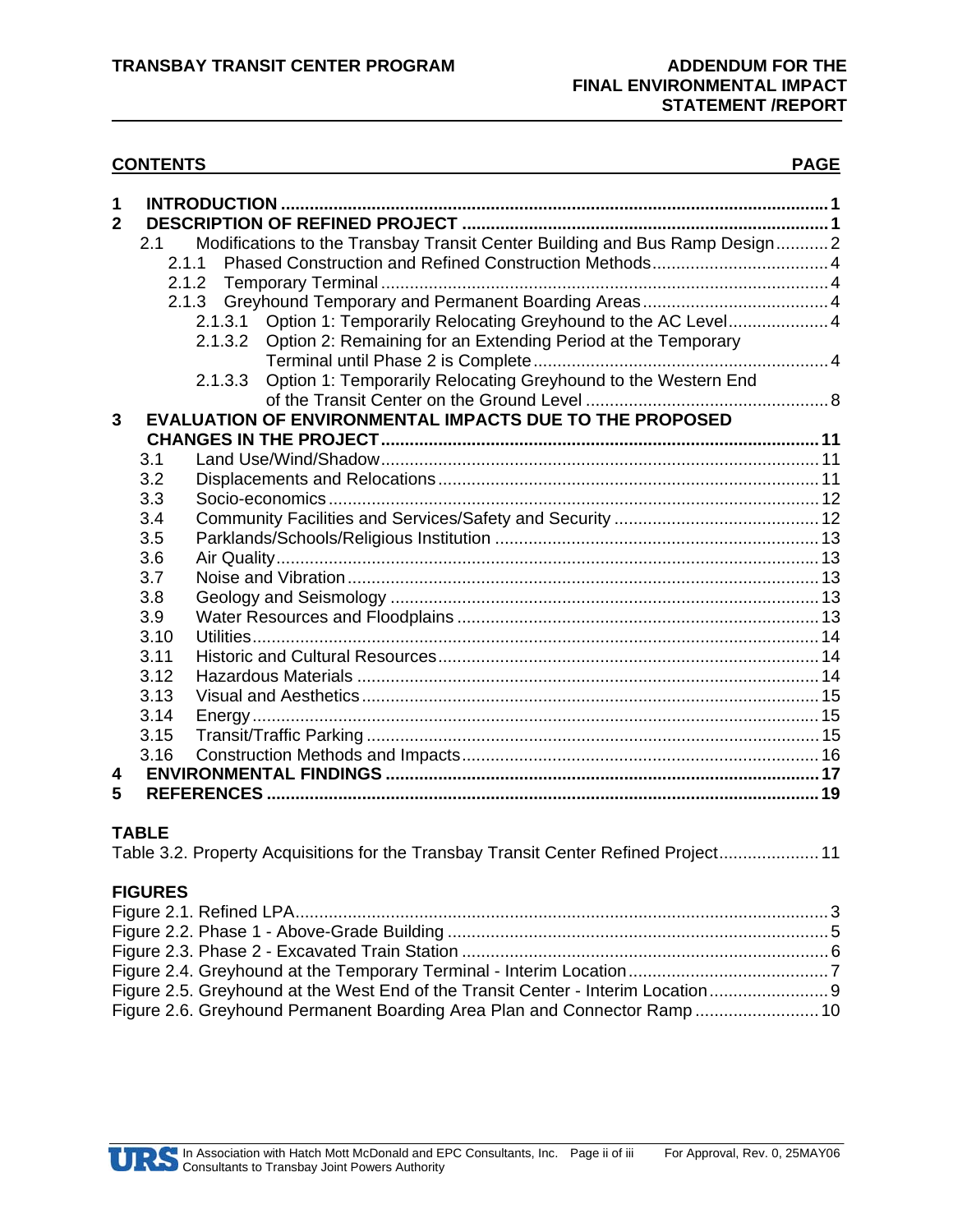#### **APPENDIX**

**Transbay Terminal/Caltrain Downtown Extension/Redevelopment Project EIS/EIR Transportation Assessment of Change to Traffic Flow associated with the proposed Refined Locally Preferred Alternative, Technical Memorandum, Luba C. Wyznyckyj, February 22, 2006**

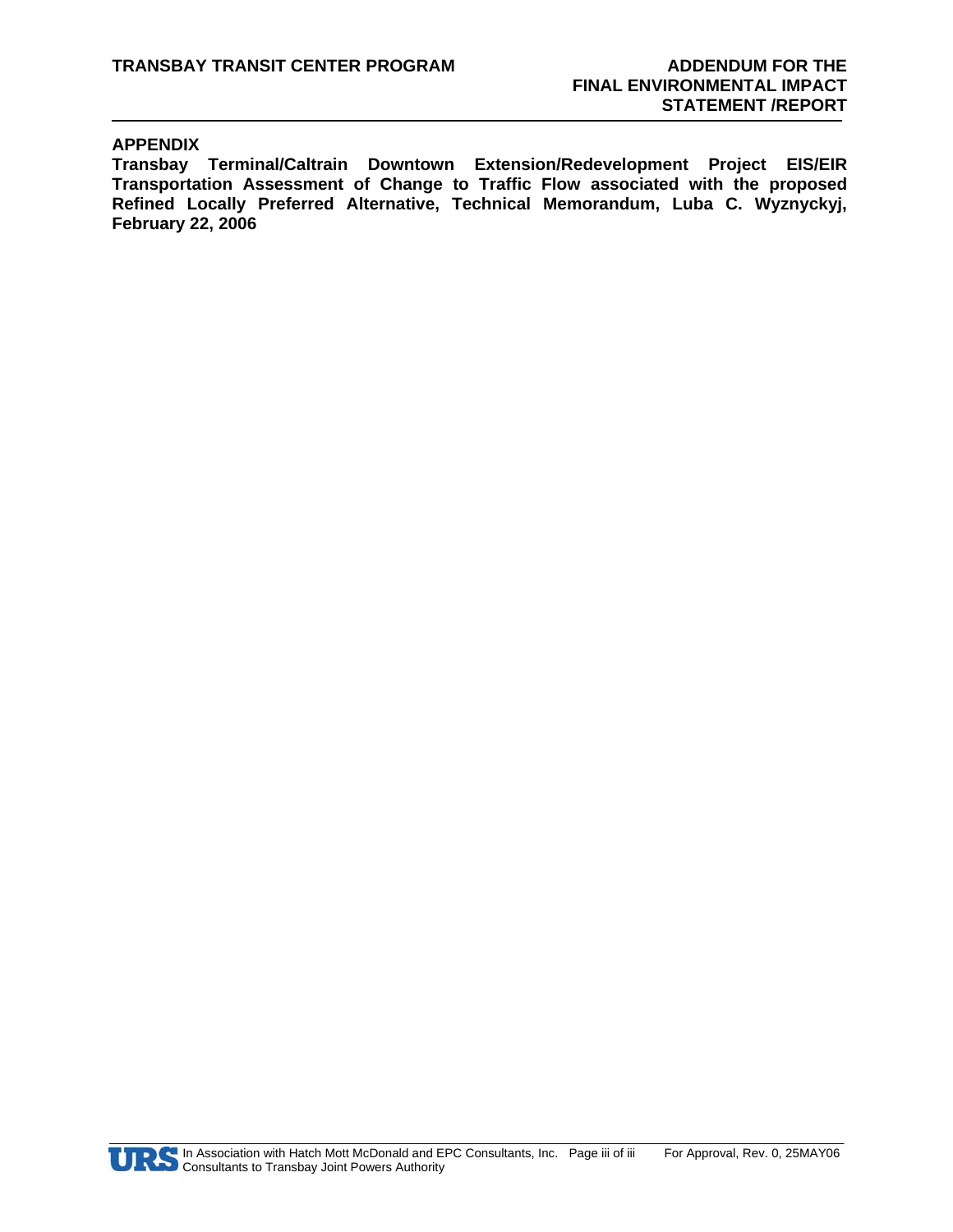#### **1 INTRODUCTION**

This addendum to the Transbay Terminal/Caltrain Downtown Extension/Redevelopment Project Final Environmental Impact Statement/ Environmental Impact Report (Final EIS/EIR) (SCH #95063004), which was certified in April 2004 and was reaffirmed by the Board of Supervisors on June 15, 2004, has been prepared pursuant to Section 15164 of the California Environmental Quality Act (CEQA) guidelines. The addendum provides an analysis of the environmental impacts that may result from proposed changes to the approved Locally Preferred Alternative (LPA) described and analyzed in the Final EIS/EIR. Each topical area previously examined in the Final EIS/EIR is reviewed and analyzed below with regard to proposed changes to the Transbay Transit Center (TC) Building design and reconstruction. The proposed changes, which are refinements to the LPA (herein identified as the Refined Project), are described in the following subsection.

This addendum addresses the question of whether the proposed changes to the Project would trigger the need for subsequent environmental review pursuant to Public Resources Code 21166 and Section 15162(a) of the CEQA guidelines. The Final EIS/EIR evaluated the following natural resources and urban systems: Land Use/Wind/Shadow, Displacements and Relocations, Socio-economics, Community Facilities and Services/Safety and Security, Parklands/Schools/Religious Institutions, Air Quality, Noise and Vibration, Geology and Seismology, Water Resources and Floodplains, Utilities, Historic and Cultural Resources, Hazardous Materials, Visual and Aesthetics, Transit/Traffic/Parking, and Construction Methods and Impacts. Analysis of cumulative impacts is interwoven in the discussion provided for each topic area. An analysis of each of these topics for the Refined Project is provided below under the Evaluation of Environmental Impacts subsection.

#### **2 DESCRIPTION OF REFINED PROJECT**

The Transbay Transit Center (TC) Building component of the LPA consists of a new, multimodal transit center.<sup>1</sup> The Refined Project consists of the following changes to the conceptual design and construction for the TC Building component of the LPA:

- Reduction in the building height and size;
- Consolidation of bus operations on the AC Transit level;
- Relocating Greyhound operations to the Train Mezzanine level;
- Elimination of one level of bus ramp;
- Improvements in public access and pedestrian circulation at the Ground level;
- Two-phase (Phase 1 and Phase 2) construction process;
- Use of a temporary Greyhound boarding area prior to construction of the permanent boarding facility in Phase 2; and
- Use of a reduced number of piles (caissons) for construction of the Transbay Transit Center Building.

<sup>&</sup>lt;sup>1</sup> A more detailed description of the Refined Project is provided in the Recommended Program Implementation Strategy, Transbay Joint Powers Authority, February 10, 2006, and the Final Massing Study for the Transit Center Building, Transbay Joint Powers Authority, February 16, 2006.



-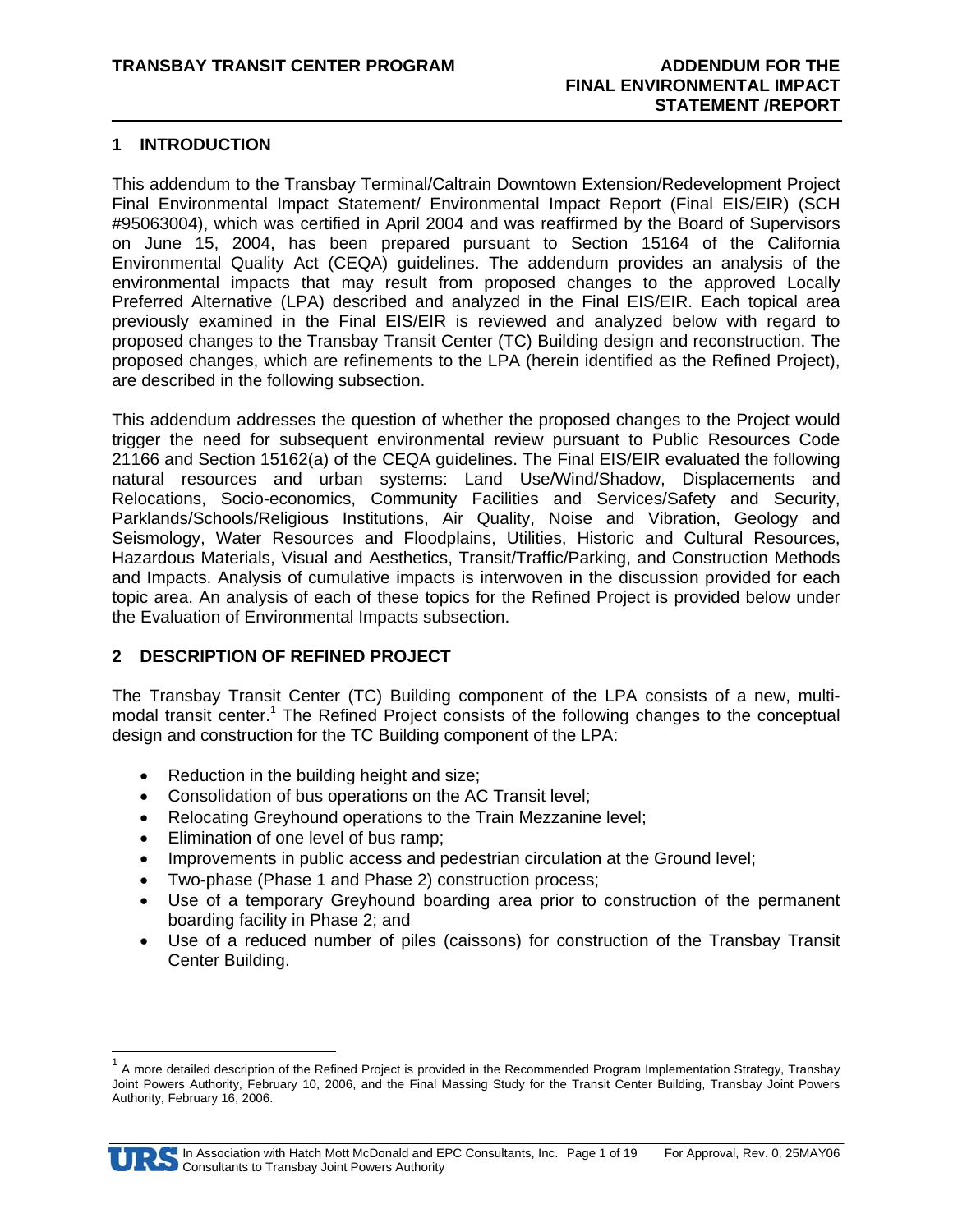#### **2.1 Modifications to the Transbay Transit Center Building and Bus Ramp Design**

The Transbay Transit Center (TTC) Building would retain the footprint established in the Final EIS/EIR – extending from the west side of Beale Street across Fremont and First Streets to and including the parcels acquired by the Transbay Joint Powers Board (TJPA) at 80 Natoma – but would be reduced in height and size. The reduction in height would be accomplished by removing the top bus level originally planned to serve Greyhound and other miscellaneous bus carriers (Figure 2.1). The specific reduction in the 109-foot roof height and approximately 156 feet to the top of the cone-shaped roof elements presented in the Final EIS/EIR would be determined in final design. Although the TC Building would be extended 100 lineal feet on the west end from what was proposed in the Final EIS/EIR, the total square footage contained within the TC Building would be reduced from approximately 1.1 million gross square feet to approximately 1.0 million gross square feet because of reductions in floor space on the Concourse and Ground level as described below.

The AC Transit (AC) level would then become the building's top level, which would be reduced in width from 165 feet to 155 feet, but would maintain the same number of bus bays and circulation pattern planned as part of the LPA. By eliminating one bus level, the bus ramp linking the TC Building with I-80 (Bay Bridge) could be confined to a single-level structure replacing the two-level, stacked ramp concept described for the LPA. The single-level ramp would be approximately 40 feet above street level and approximately 20 feet lower than the top of the stacked ramp. The suburban and charter bus operations displaced from the upper level would be relocated on the AC level. Greyhound would move to a permanent boarding area on the Train Mezzanine level when the passenger train station is completed in Phase 2.

Located directly below the AC level, the Concourse level would be reduced in area from that described for the LPA. The Refined Project would concentrate retail uses in the central portion of the building above the main public lobby and at the west end of the TC Building on the Ground level and on the Concourse level, creating two-level retail spaces. The reduction in retail space on the Concourse level would allow a more spacious lobby and improved circulation between the Ground level and the Concourse (Figure 2.1).

The Concourse level and Ground level would be reduced in width from 165 feet to approximately 110 feet, allowing adjacent public sidewalks to be widened and more sunlight to penetrate into the center of the TC Building. The actual widths will be established during final design. Space resulting from the redesigned Concourse and Ground levels would be allotted for office lease space, flexible support space, and community use space. In addition, the Ground level would be redesigned to take advantage of the enlarged lobby and expanded exterior sidewalks created by cantilevering the AC level over the main public entryway for the TC Building. Pedestrian access to and from the north side of the Ground level would be from a redesigned public plaza or enclosed winter garden space facing Mission Street. The south side of the Ground level (along Natoma Street) would be configured to accommodate taxi and paratransit drop-offs and pick-ups and to improve pedestrian access to and from the TC Building. A second public lobby area is located on the western side of the TC Building between Minna and Natoma Streets with entrances from First Street. An additional public access point would be provided from the Bus Plaza between Beale and Fremont Streets.

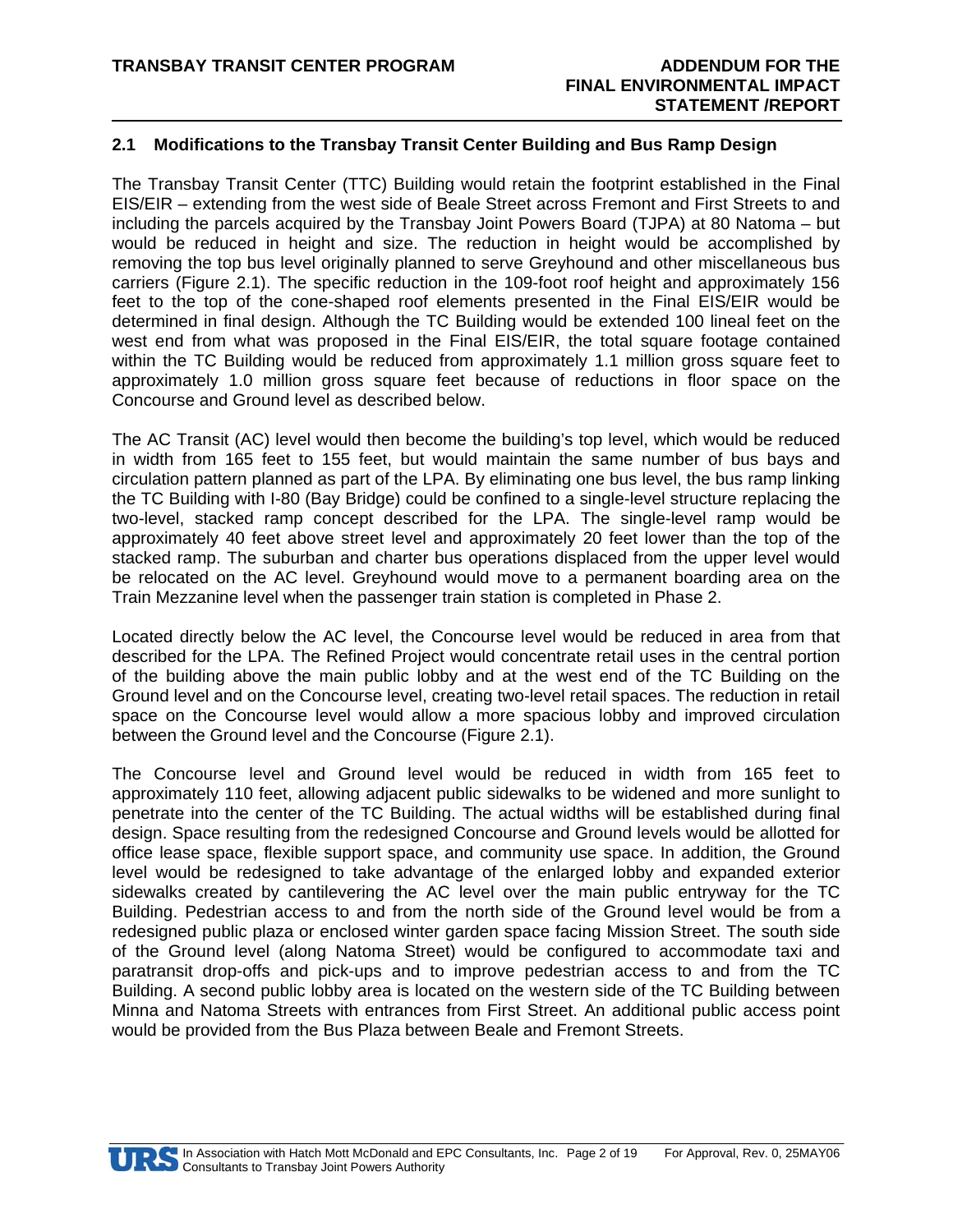

**Figure 2.1, Refined LPA** 

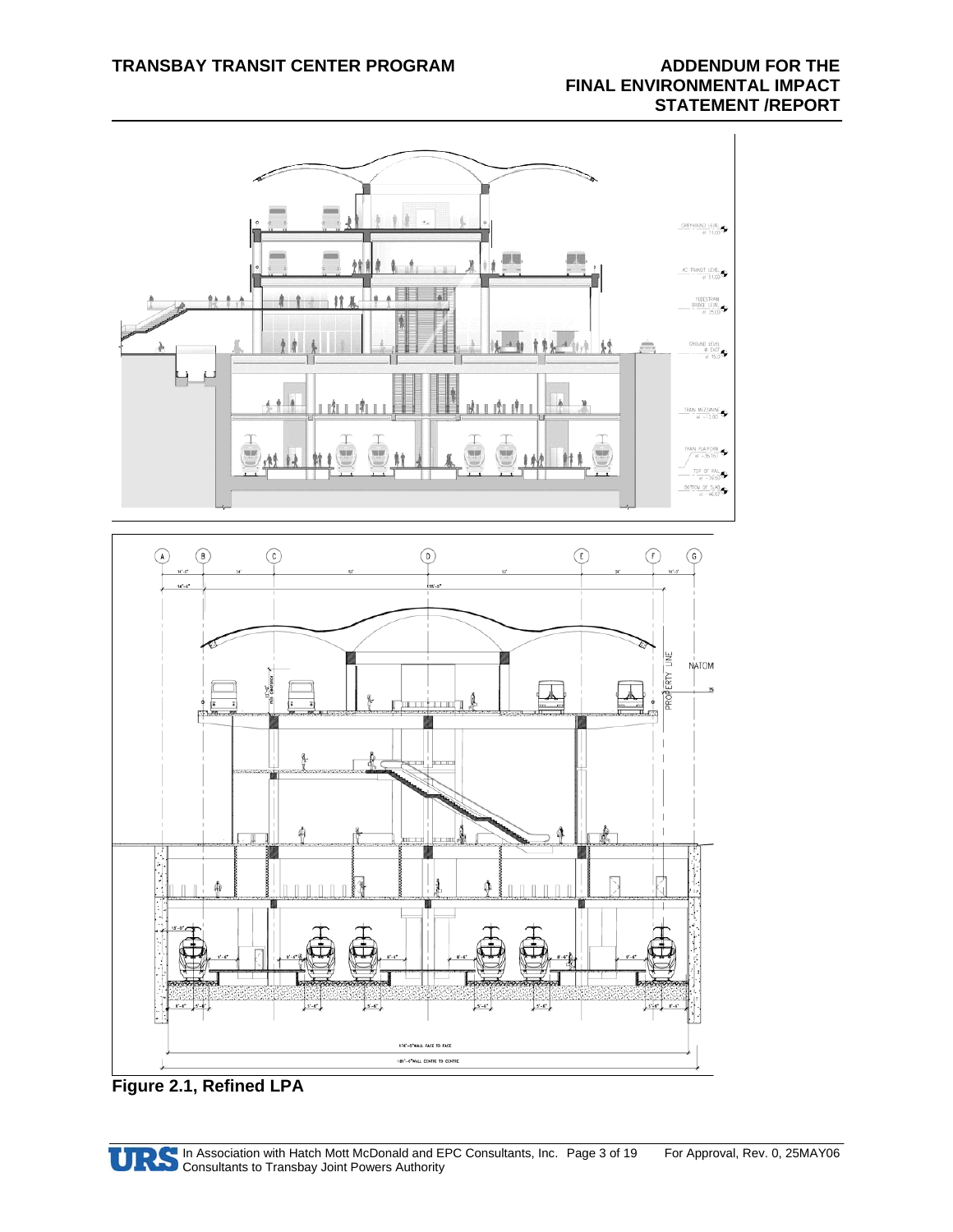#### **2.1.1 Phased Construction and Refined Construction Methods**

All components of the LPA were to be constructed simultaneously in one phase. In the Refined Project, construction activities would be accomplished in two phases. Phase 1 would complete the above-grade (bus operations) portion of the TC Building and provide the structural supports, including drilled caissons and permanent perimeter shoring walls, to allow excavation and completion of the underground train station and mezzanine level in Phase 2 (Figure 2.2, Figure 2.3) Approximately 125 caissons would be used to support the above-grade TC Building, substituting for the nearly 1,000 piers assumed in the original (LPA) construction procedures. In addition, structural steel would replace concrete as the main support element to lighten the structure and to reduce costs.

#### **2.1.2 Temporary Terminal**

As described in the Final EIS/EIR (pg. 5-184), the LPA would require construction of a Temporary Terminal that would be used by bus operators during construction of the new Transbay Transit Center. The Temporary Terminal is proposed to be located on two blocks. Under the LPA, the core of the Temporary Terminal would be constructed on the block defined by Main/Beale/Folsom/Howard Streets and would serve primarily AC Transit operations. The curbside areas would serve Muni, Samtrans, and Golden Gate Transit. Greyhound passengers would board and alight at an adjacent terminal across Beale Street between Folsom and Howard Streets. Under the Refined Project, the Temporary Terminal would be used during Phase 1 construction and may be continued for use by Greyhound if Option 2, described below, were selected as the Greyhound interim boarding area prior to Phase 2 construction.

#### **2.1.3 Greyhound Temporary and Permanent Boarding Areas**

The two-phase construction schedule would delay Greyhound's move to a permanent boarding area on the Train Mezzanine level until Phase 2 construction is completed. The Refined Project would, therefore, require Greyhound to operate at an interim boarding location until Phase 2 is finished. Three temporary locations are being considered for the Greyhound interim boarding location: 1) the AC level of the Terminal; 2) the Temporary Terminal; or 3) the western end of the TC Building on the Ground level. These options are described below.

#### **2.1.3.1 Option 1: Temporarily Relocating Greyhound to the AC Level**

Relocating Greyhound operations to the AC Transit level in Phase 1 is the preferred option if sufficient capacity is available to accommodate AC Transit, Greyhound, and other bus operators using the Transbay Transit Center. An operational and capacity analysis will be conducted to confirm this assumption. Access to and from the TC Building would still be via the bus ramp connecting with I-80 or through bus storage link ramps linking the TC Building with the bus storage area at Third Street and Stillman Street, as described in the Final EIS/EIR.

#### **2.1.3.2 Option 2: Remaining for an Extended Period at the Temporary Terminal until Phase 2 is Complete.**

Greyhound operations at the Temporary Terminal could be located on the block bounded by Folsom, Beale and Fremont Streets, as described in the Final EIS/EIR (pg. 5-184), and would remain there until Greyhound's permanent boarding area in the Terminal Train Mezzanine level is finished. Alternatively, Greyhound could be temporarily located on the block bounded by

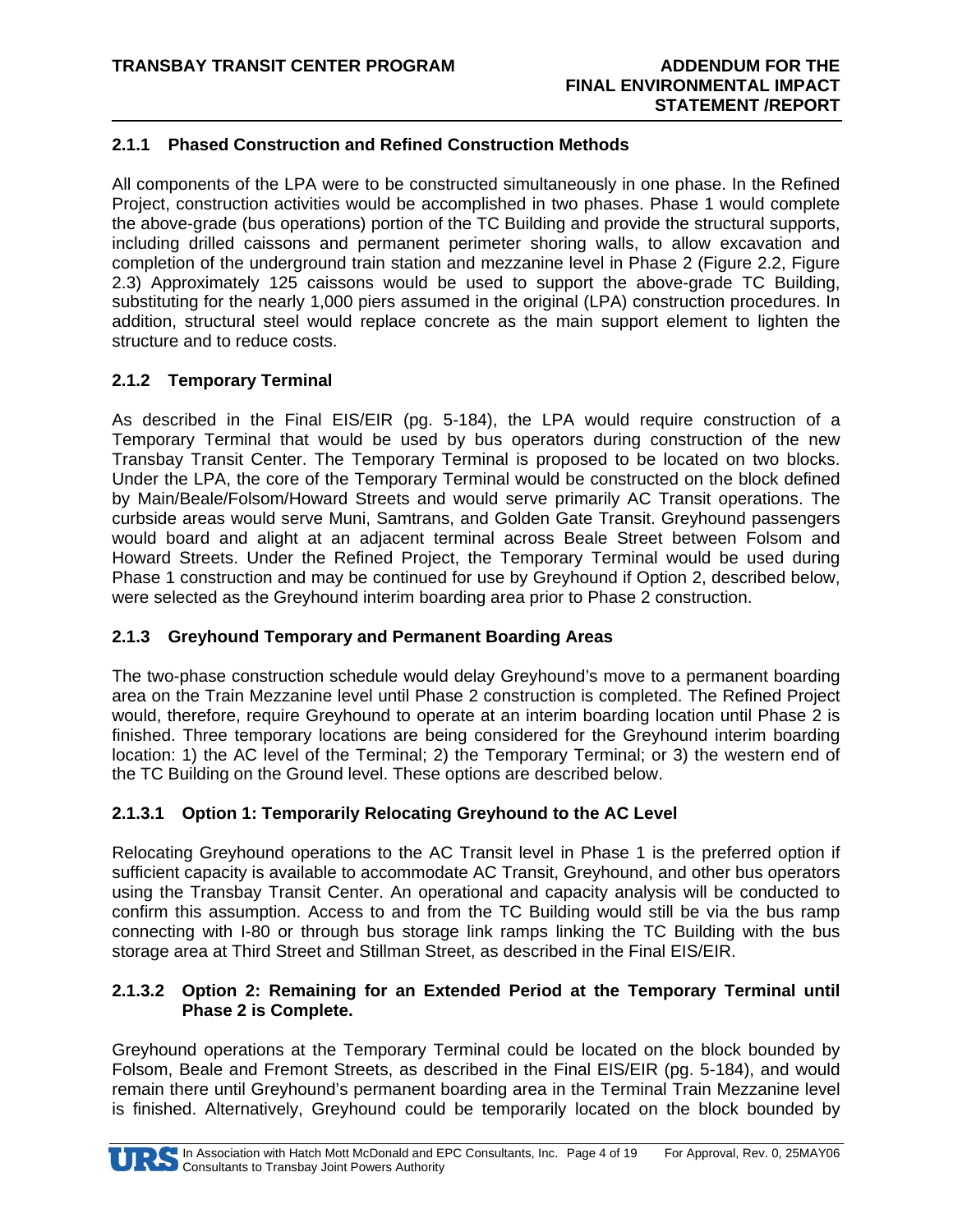Folsom, Main, Beale and Howard Streets where AC Transit and other bus carriers would operate until Phase 1 is completed (Figure 2.4 illustrates these alternative locations). A customer waiting and ticket area would be constructed for Greyhound in the center of the block. This structure would either be torn down when Greyhound moves to its permanent boarding area within the TC Building or reused as a park pavilion for the planned park in the middle of this block. To make room for Greyhound operations on this block, some AC Transit buses would move across the street to the block bounded by Folsom, Beale and Fremont Streets.



**Figure 2.2, Phase 1 – Above-Grade Building** 

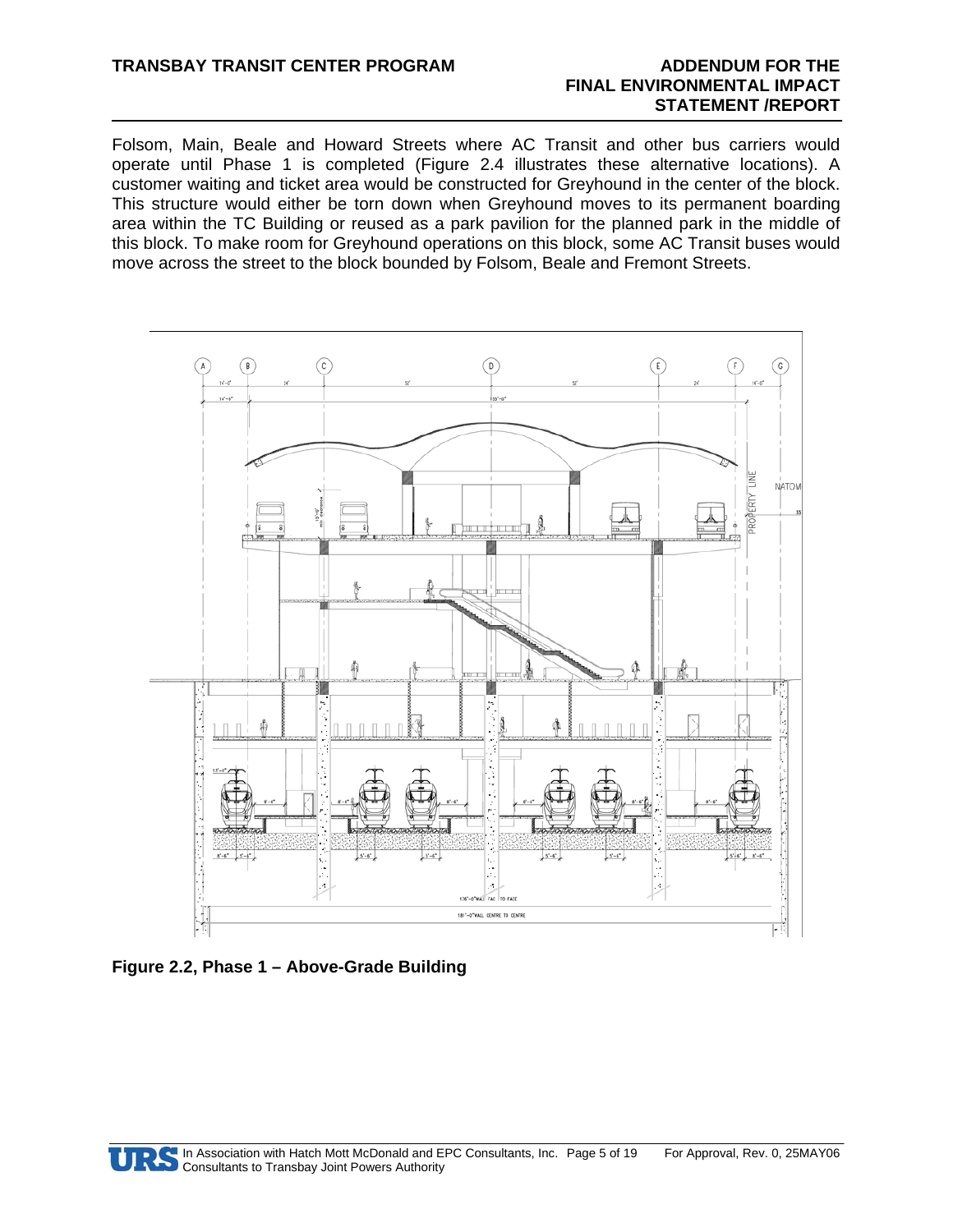

**Figure 2.3, Phase 2 - Excavated Train Station** 

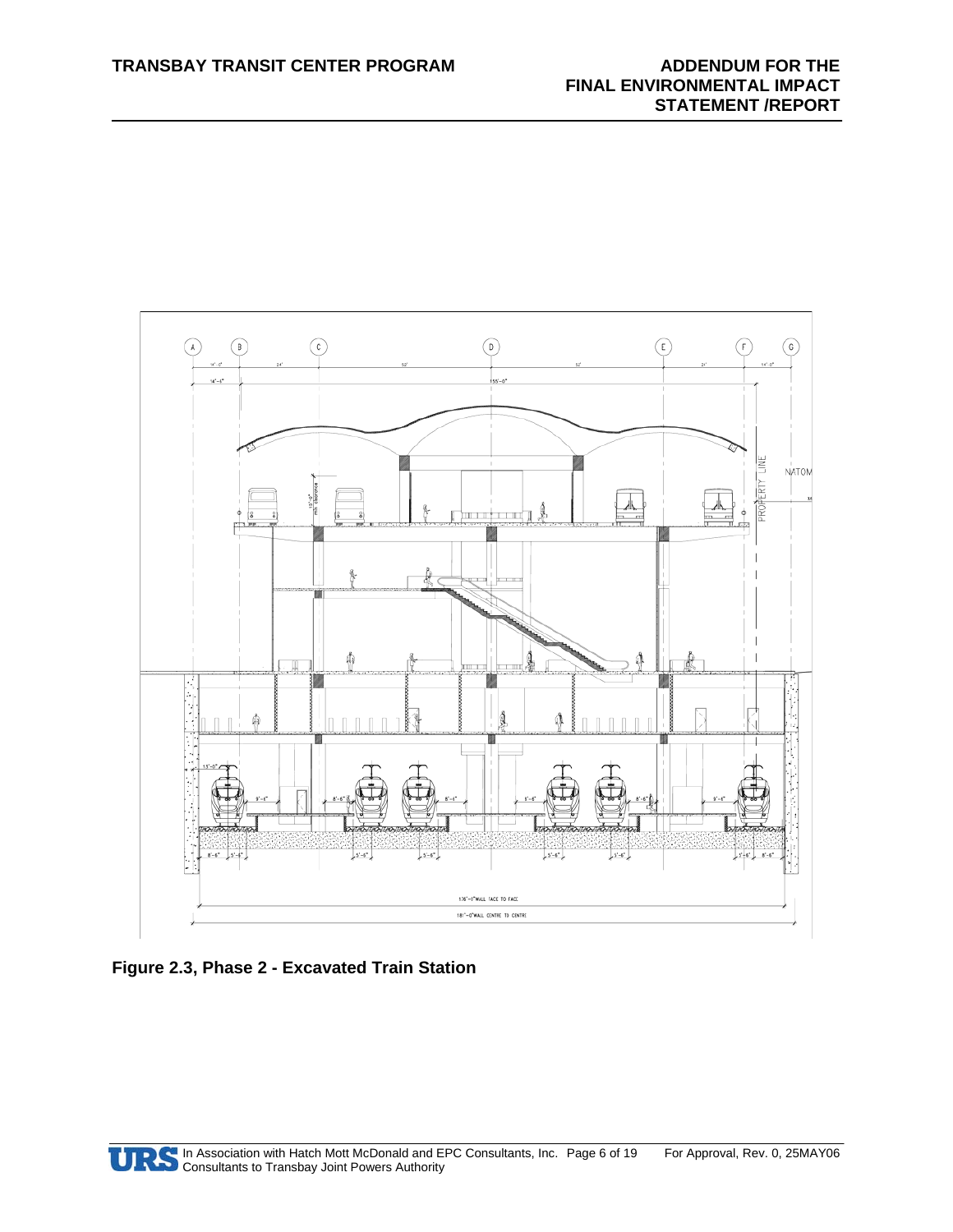

**Figure 2.4, Greyhound at the Temporary Terminal - Interim Location** 

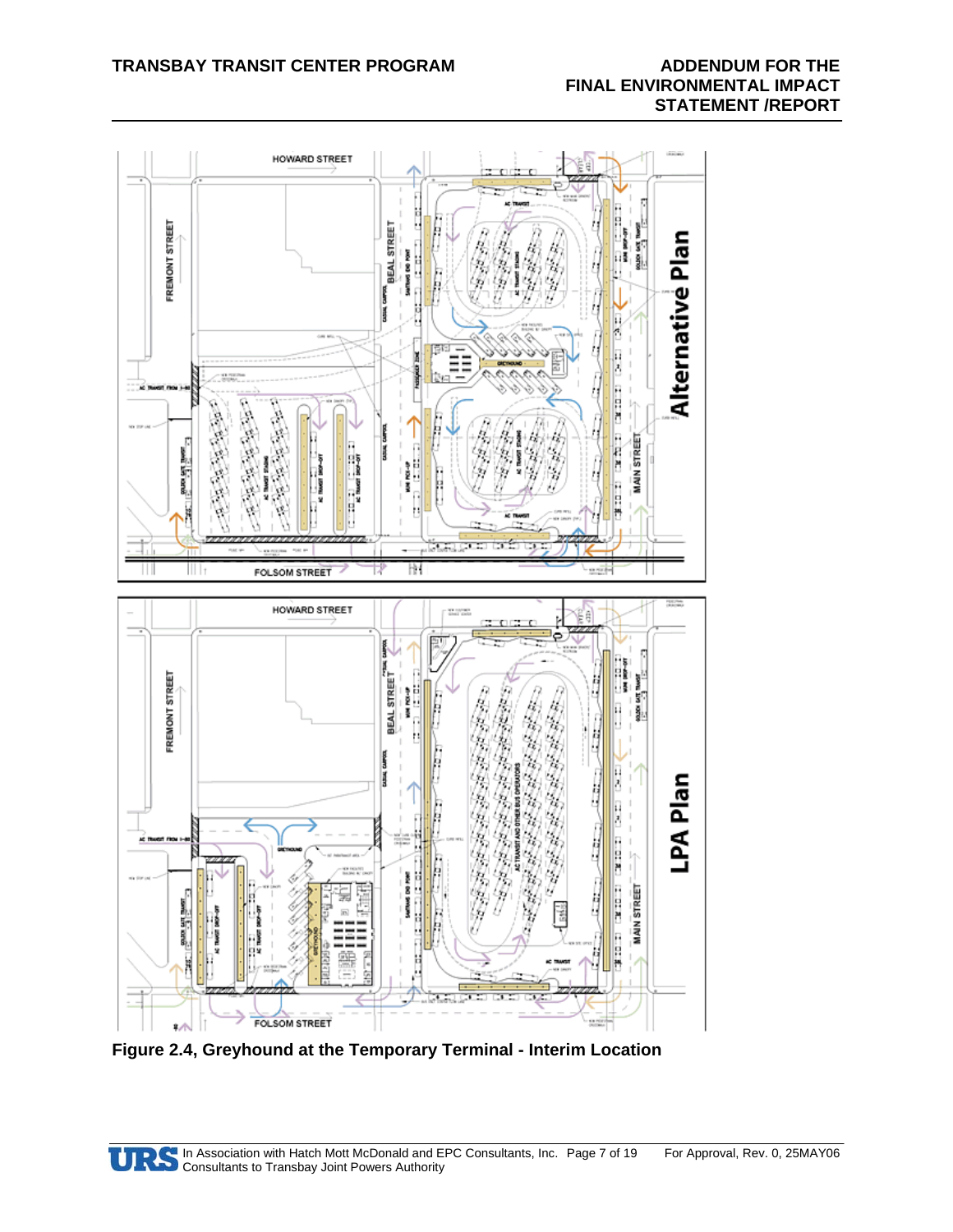In Option 2, buses traveling from the I-80 off-ramp at Fremont Street could either enter the two blocks of the Temporary Terminal from Folsom Street or enter the block between Fremont and Beale Streets directly from the Fremont Street off-ramp by crossing Fremont Street at the foot of the ramp (Figure 2.4, Greyhound at the Temporary Terminal – Interim Location: LPA PLAN). Northbound through-traffic on Fremont Street would be controlled by a stoplight or stop sign at the foot of the Fremont Street off-ramp to ensure safe movement of buses into the Temporary Terminal. As indicated in Figure 2.4, Greyhound at the Temporary Terminal – Interim Location: Alternative Plan, the street segments of Beale Street between Folsom and Howard Streets, and Main Street between Folsom and Howard Streets, would be converted to two-way traffic operation to allow bus loading zones and curbside public access at the Temporary Terminal. The contra-flow bus-only lane established on Folsom Street extending from Main Street to Essex Street and passing adjacent to the Temporary Terminal would remain as described in the LPA. These elements of the project design would allow bus circulation and bus stops to be placed on all four sides of the Temporary Terminal. Circulation patterns established for the Temporary Terminal would be modified for two-way operation consistent with Design for Development guidelines in the Transbay Redevelopment Plan.

#### **2.1.3.3 Option 3: Temporarily Relocating Greyhound to the Western End of the Transit Center on the Ground Level.**

Relocating Greyhound operations to the western end of the Terminal at street level would require creation of a dedicated boarding area on Natoma Street as indicated in Figure 2.5. Natoma Street operates as a one-way eastbound alley. Buses would enter Natoma Street from westbound Howard Street via a new driveway, and would leave Natoma Street and enter First Street southbound at a signal-free intersection. In this option, buses would travel to the I-80 onramp via First Street and from the I-80 off-ramp via Fremont and Howard Streets. Selection of Option 3 would require that proposed Ground level retail and pedestrian sidewalk improvements at the western end of the TC Building would be deferred until Phase 2.

After Phase 2 construction is completed, Greyhound would relocate to a permanent boarding area on the Train Mezzanine level of the TC Building. A two-way bus driveway ramp would be constructed on Howard Street 250 feet east of the intersection with Second Street to allow Greyhound buses to enter the underground boarding area (Figure 2.6). The two-way ramp, used exclusively by Greyhound, would be aligned directly below or adjacent to the overhead bus ramp that provides access at the AC Transit level, passing under Natoma Street before entering the TC Building. Greyhound customer service, public waiting and ticketing area would be located on the Ground level, one level above the boarding area. Stairs, escalators, and an elevator would provide access from the Ground level waiting area to the Greyhound boarding area below.

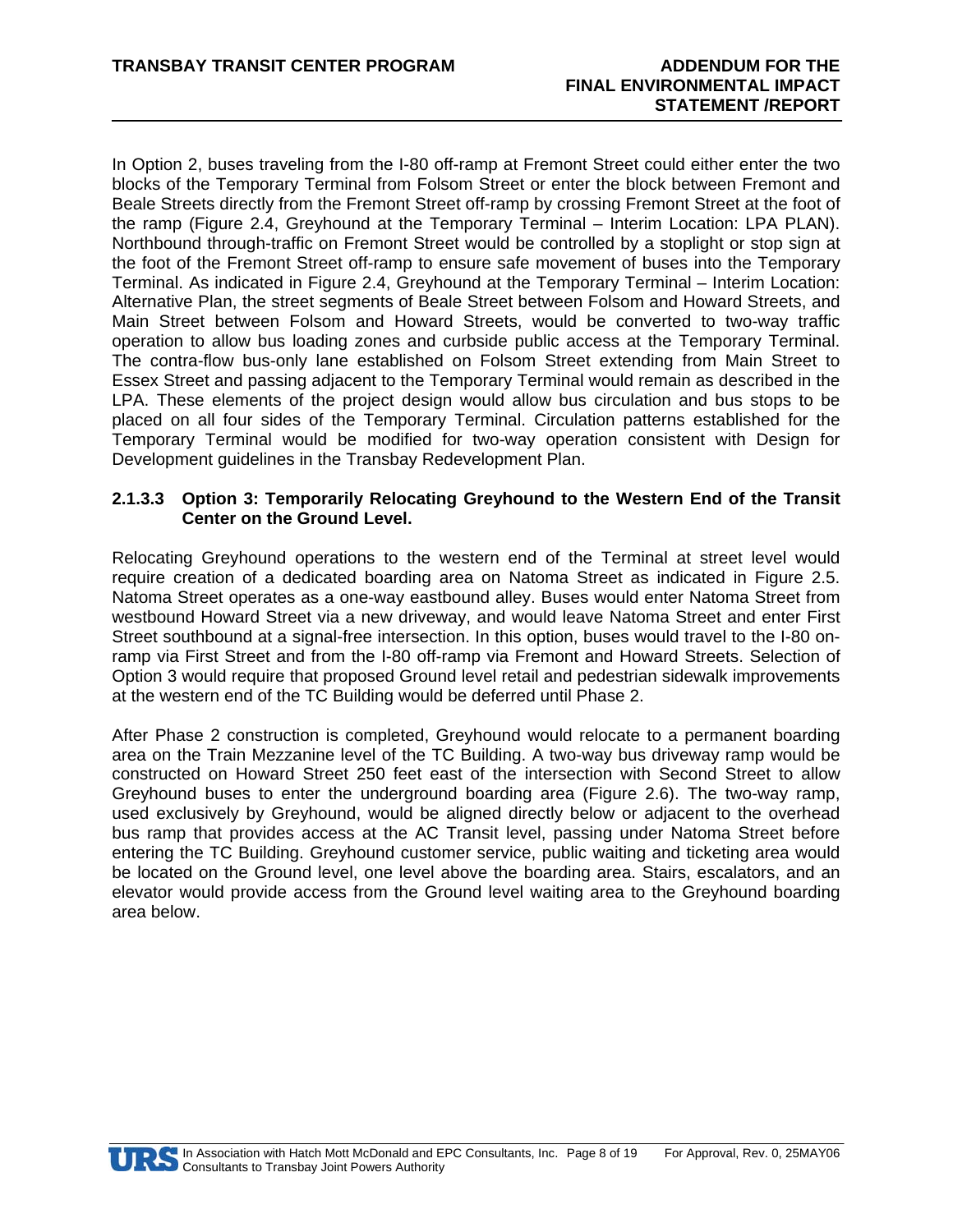

**Figure 2.5, Greyhound at the West End of the Transit Center Building- Interim Location** 

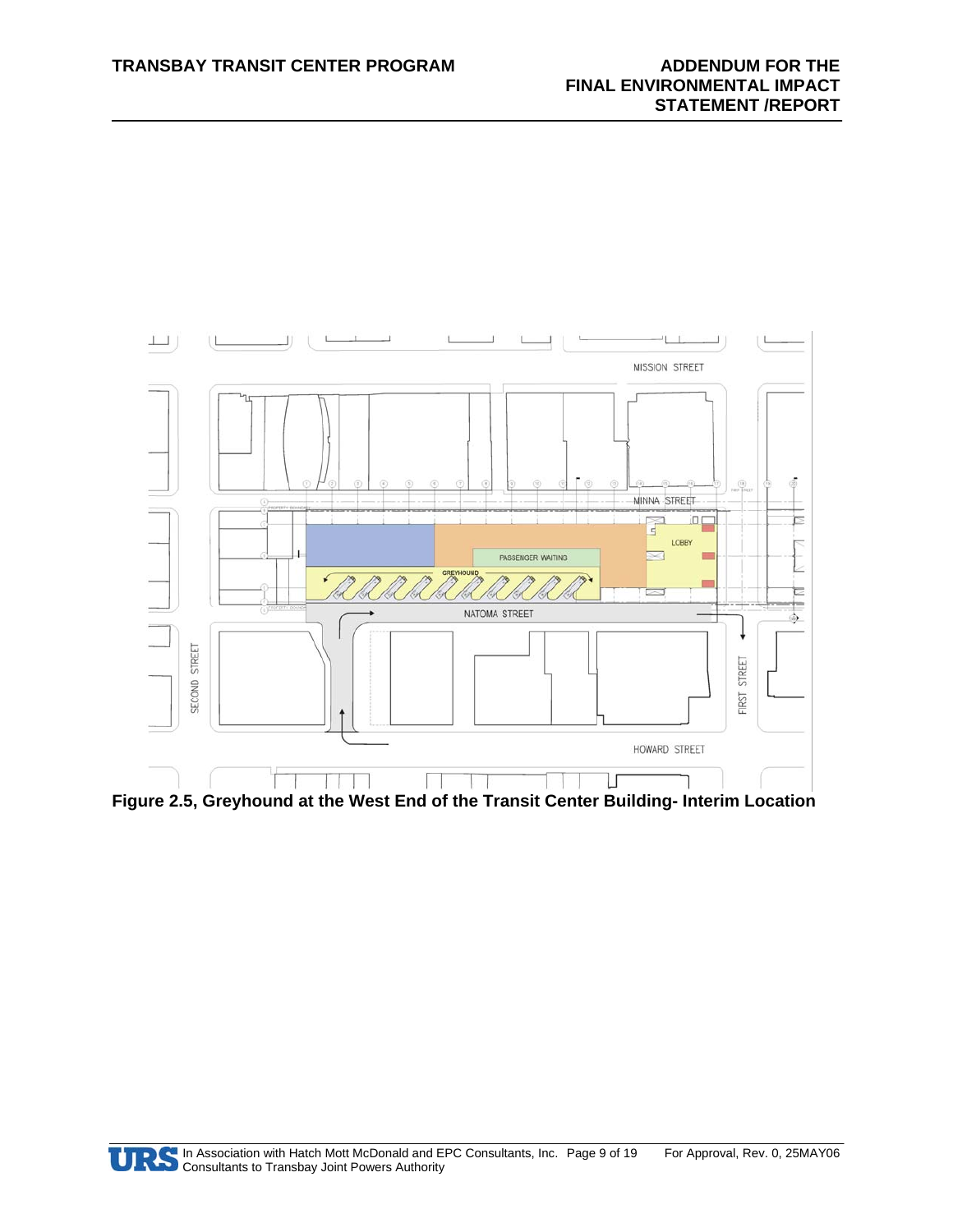#### **TRANSBAY TRANSIT CENTER PROGRAM ADDENDUM FOR THE**

## **FINAL ENVIRONMENTAL IMPACT STATEMENT /REPORT**



**Figure 2.6, Greyhound Permanent Boarding Area Plan and Connector Ramp** 

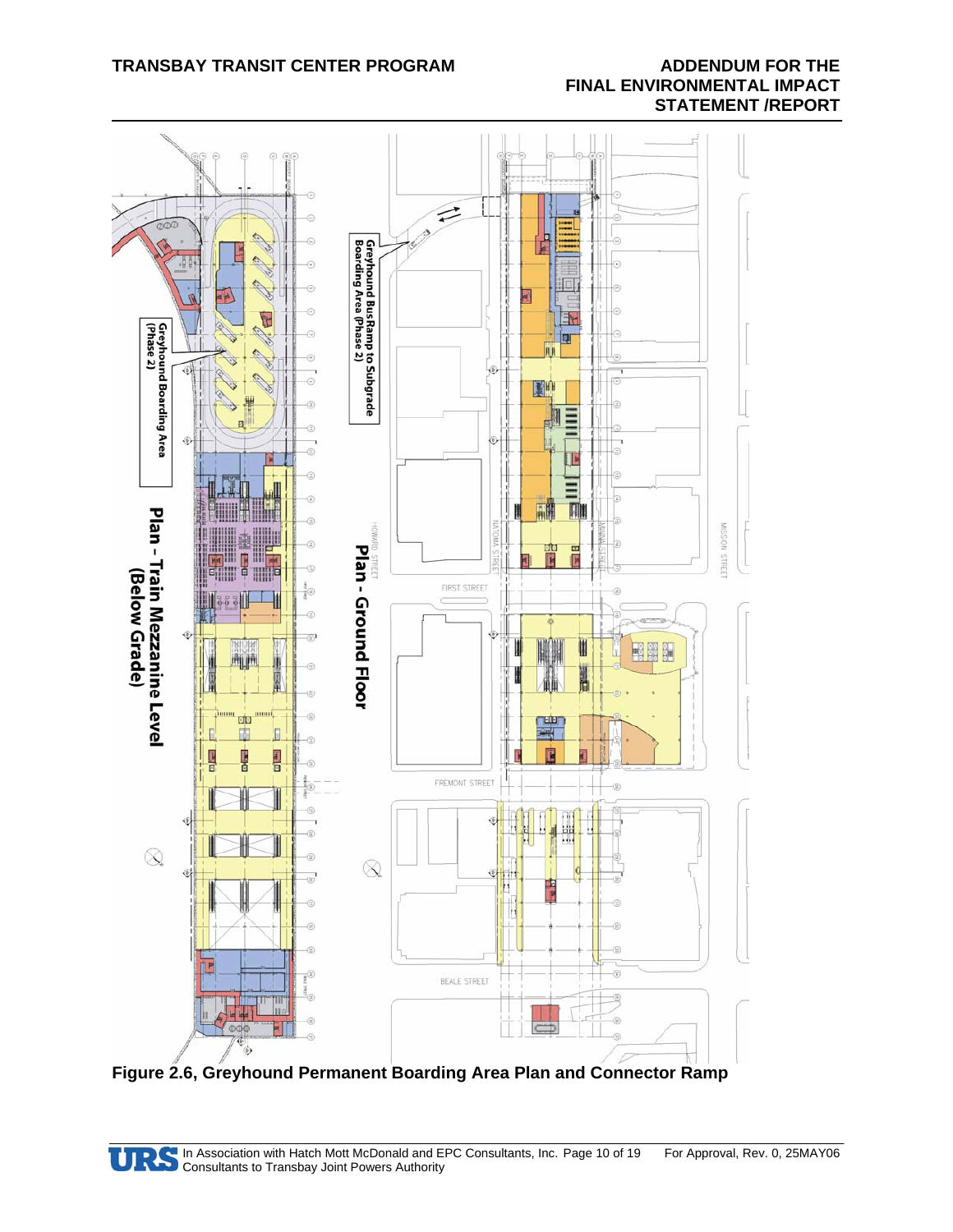#### **3 EVALUATION OF ENVIRONMENTAL IMPACTS DUE TO THE PROPOSED CHANGES IN THE PROJECT**

#### **3.1 Land Use/Wind/Shadow**

The Refined Project would continue to provide the beneficial land use impacts described in the Final EIS/EIR (pg. 5-2), including an intensification of land uses, freeing land for development, and enhanced pedestrian circulation in the area. The beneficial impacts would extend to creating a more vibrant and cohesive neighborhood, which is consistent with the San Francisco Planning Department and Redevelopment Agency plans, policies, and guidelines for the area (Final EIS/EIR pg. 5-12 and 5-13). Although the Refined Project would reduce the height of the TC Building, the decrease in height is not sufficient to reduce shadow and wind impacts identified for the LPA, because multiple high-rise buildings would be built on the surrounding blocks under both the LPA and the Refined Project.

#### **3.2 Displacements and Relocations**

The Final EIS/EIR (pg. 5-25, Figure 5.2-3) identified 564 Howard Street as property to be acquired for construction of the TC Building and associated bus ramps, however, that property was inadvertently omitted from Table 5.2-1 (pg. 5-22) and Table 5.2-5 (pg. 5-33). The displacements and relocations required for the Transbay Transit Center Building component of the LPA are discussed in the Final EIS/EIR on pages 5-22 to 5-26. The modified TC Building and associated bus ramps would continue to require the acquisition of the property at 564 Howard Street; therefore, the text of the Final EIS/EIR is hereby corrected in this addendum as shown in Table 3.2 below.

| <b>Block</b>                | Lot     | Address                          |
|-----------------------------|---------|----------------------------------|
| <b>Full Acquisitions</b>    |         |                                  |
| 3721                        | 19      | 564 Howard Street                |
| 3721                        | 45A     | 70 Natoma Street                 |
| 3721                        | 46      | 78-80 Natoma Street              |
| 3721                        | 53      | 81 Minna Street                  |
| 3721                        | 54      | 65 Minna Street                  |
| 3736                        | 74      | 57 Tehama Street                 |
| 3736                        | 88      | 60 Tehama Street                 |
| 3739                        | 2       | Vacant Lot on Main Street        |
| 3739                        | 6       | 272 Main Street                  |
| 3739                        | 4 and 7 | 200 Folsom Street                |
| <b>Partial Acquisitions</b> |         |                                  |
| 3721                        | 16      | 546 Howard Street (northeast     |
|                             |         | corner)                          |
| 3719                        | 17      | 101-129 Fremont Street           |
|                             |         | (southern portion of the parcel) |

**Table 3.2, Property Acquisitions for the Transbay Transit Center Refined Project** 

The building located at 564 Howard Street, which was constructed in 1907, has been modified substantially over the years. Regarding this building, the San Francisco Planning Department determined the following:

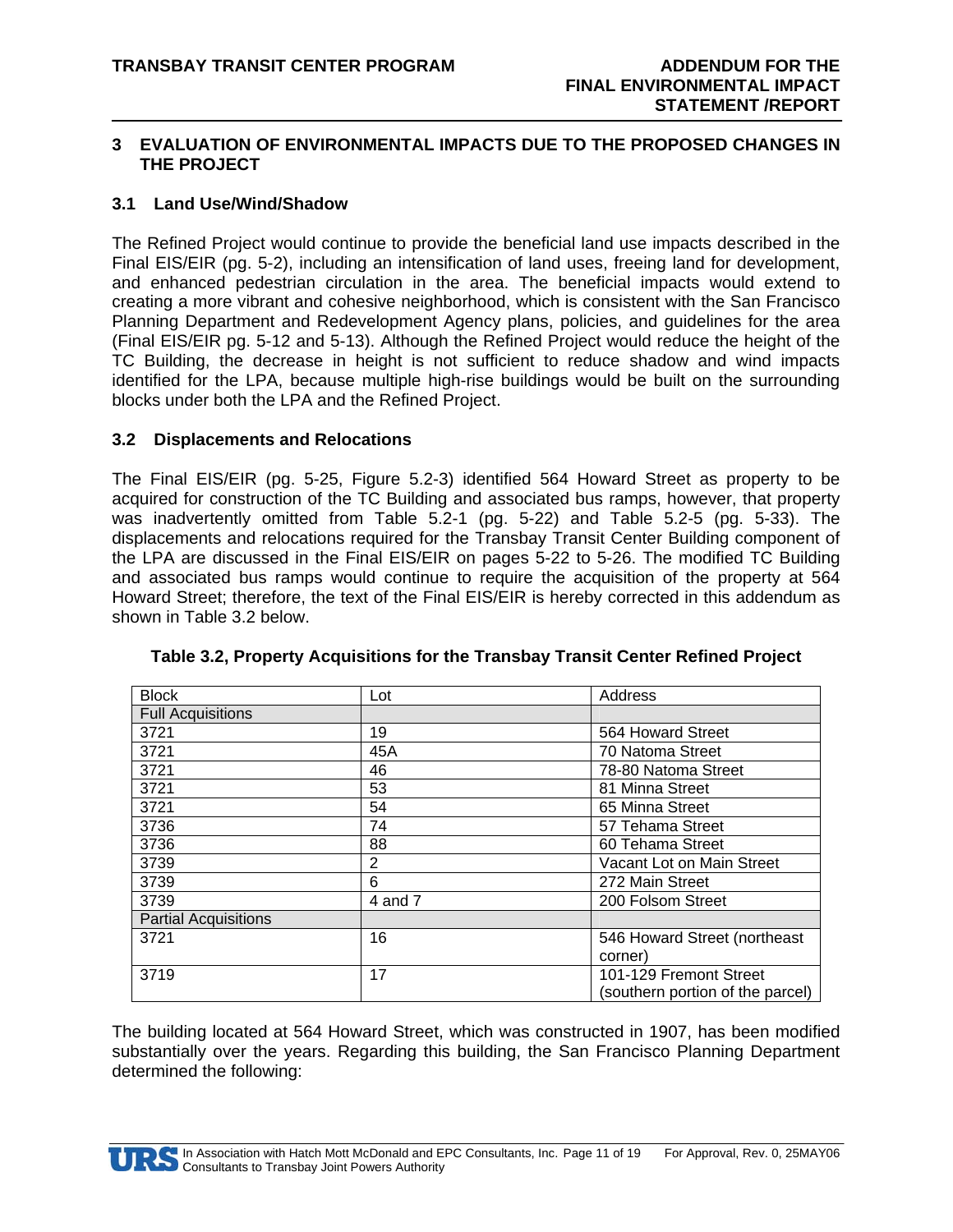In 1996 the California Office of Historic Preservation assigned 562-564 Howard Street a 6Y National Register (NR) Code (Determined ineligible for NR by consensus through Section 106 process-not evaluated for California Register (CR) or Local Listing) in 1996. According to the Planning Department's CEQA Review Procedures for Historic Resources the property is considered to be Category C, "Property Determined to not be historical resources." As a result of this categorization the subject property does not qualify for California Register or Local Listing. $^2$ 

The building at 564 Howard Street is not located in a Historic District nor is it eligible to be listed as a National Historic Resource.<sup>3</sup> There is currently one business, a professional office, in 564 Howard that would be displaced under both the LPA and the Refined Project. No other uses occupy the building. Because 564 Howard Street was inadvertently omitted from Table 5.2-5 on pg. 5-33 of the Final EIS/EIR, the number of offices displaced by either the LPA as reported in the Final EIS/EIR, which would remain unchanged under the Refined Project, is hereby corrected to be 10 rather than nine. The mitigation measures identified for displacement and relocation in the Final EIS/EIR (pg. 5-34), which have been adopted and incorporated into the Project, also would reduce this displacement to a less-than-significant level.

#### **3.3 Socio-economics**

While economic and social changes resulting from a project impact are not considered significant effects on the environment pursuant to CEQA, the following update of the discussion in the Final EIS/EIR is provided for informational purposes. The Final EIS/EIR (pg. 5-35) identified potential beneficial socio-economic impacts because of the increased activity and economic vitality generated by the LPA. Although retail uses in the TC Building would be somewhat reduced under the Refined Project, the overall beneficial socio-economic effects of the entire project, including the extensive development proposed under the Transbay Redevelopment Plan, would remain.

#### **3.4 Community Facilities and Services/Safety and Security**

The community facility and service impacts identified in the Final EIS/EIR (pg. 5-37 to 5-42) resulting from increased activity and uses in the Transbay Transit Center Redevelopment Area would not be substantially altered for the Refined Project, although the Refined Project includes a somewhat smaller Transit Center Building facility than the LPA. Design guidelines for lighting, pedestrian walkways, and corridor sight lines incorporated into the Transbay Transit Center design to enhance Safety and Security (Final EIS/EIR, pg. 5-122) would also be applicable to the Refined Project. The Final EIS/EIR found that no additional staff or public service capacity would be required to respond to emergencies in the study area. Since the Refined Project would somewhat reduce the scale and uses of the reconstructed TC Building and maintain the remainder of the LPA components, no new public facility, community service, or safety and security impacts would be expected under the Refined Project.

<sup>&</sup>lt;sup>3</sup> Historic Architectural Survey Report for the Transbay Terminal/Caltrain Downtown Extension Project, JRP Consulting Services, Davis, California, October 25, 2001.



 $\overline{a}$ 

<sup>&</sup>lt;sup>2</sup> Mark Luellen, Preservation Coordinator, San Francisco Planning Department, January 6, 2006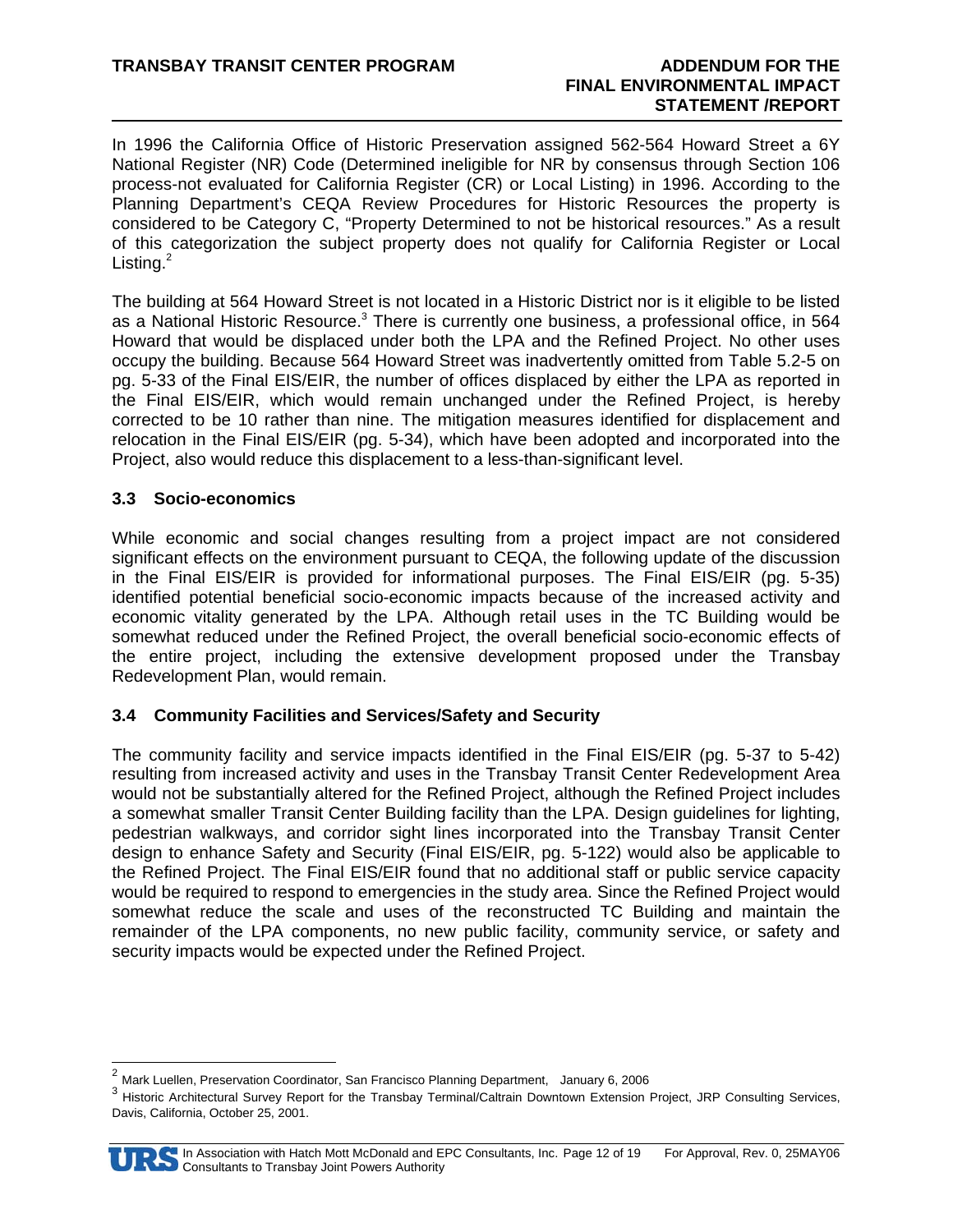#### **3.5 Parklands/Schools/Religious Institutions**

The Final EIS/EIR (pg. 5-44 and 5-45) concluded that no long-term adverse impacts on parklands, schools, and religious institutions would occur in the study area. The Refined Project, which incorporates a lower Transit Center Building, would not alter this finding. If Greyhound remains at the Temporary Terminal until Phase 2 construction is completed, establishment of the park proposed for the midblock area on the Temporary Terminal site between Main and Beale Streets, which is a benefit of the LPA, would occur later in time. This would be a temporary and less than significant impact.

#### **3.6 Air Quality**

Although the Transit Center Building would be reduced in size and the Downtown Extension would be phased such that construction of the underground rail extension and station would occur after the bus terminal and ramps are completed, the level of transit service and future patronage at the Transit Center would remain as described for the LPA in the Final EIS/EIR (pg. 5-54). As a result, transit's share of the regional mode split and the reduction in vehicle miles traveled would remain the same under the Refined Project. Therefore, the Refined Project would accrue the same air quality benefits over the 20-year planning period as the LPA, and would not create any new or increased impacts on air quality. Like the LPA, the Refined Project would conform with State Implementation Plan goals.

#### **3.7 Noise and Vibration**

The Final EIS/EIR (pg. 5-74) found no long-term noise impacts associated with the LPA except at the Bus Storage areas. Potential vibration impacts from underground train operations were identified (Final EIS/EIR pg. 5-75 and 5-76). Mitigation measures adopted and incorporated into the LPA would reduce the impacts due to vibration to a less-than-significant level. Under the Refined Project, the project components generating noise and vibration impacts would remain, and the adopted mitigation measures would have the same effectiveness in reducing impacts to a less-than-significant level.<sup>4</sup> No new long-term noise and vibration impacts would be created by the proposed refinements to the Transbay Transit Center design.

#### **3.8 Geology and Seismology**

Under the Refined Project, the modified structural design and construction methods for the Transit Center Building would be effective in minimizing risk from seismic events and geologic conditions in the construction area, particularly during the excavation and construction of the underground train station during Phase 2.<sup>5</sup> No geologic or seismic impacts would occur due to the proposed refinements to the Transbay Transit Center design.

#### **3.9 Water Resources and Floodplains**

No long-term impacts on Water Resources or Floodplains were identified in the Final EIS/EIR (pg. 5-80 and 5-81) for the Project. The Refined Project, which is the same as the LPA except for the size and construction phasing of the Transbay Transit Center, would not change this conclusion.

<sup>&</sup>lt;sup>5</sup> Loring Wylie, Degenkolb Engineers, Phone Conversation, February 22, 2006.



<sup>&</sup>lt;sup>4</sup> Hugh Saurenman, ATS Consulting, Phone Conversation, February 22, 2006.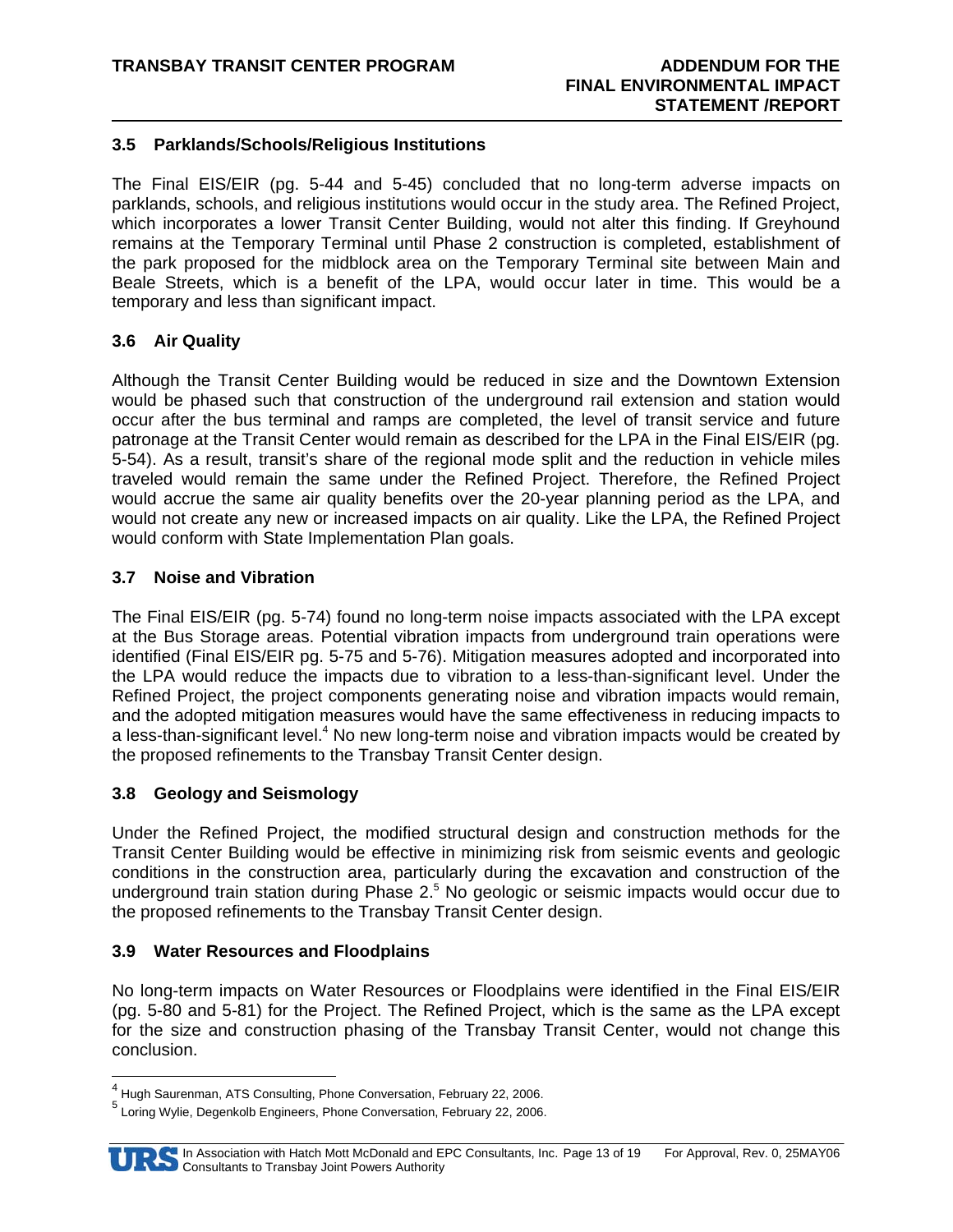#### **3.10 Utilities**

The Final EIS/EIR (pg. 5-81) concluded that the LPA would not substantially increase the demand for energy or water, thereby requiring expansion of power or water facilities. A smaller Transbay Transit Center facility with reduced retail space may slightly reduce the overall water and energy consumption due to the LPA. Construction of the Refined Project would affect sewer, water, and communications lines in the same manner as disclosed in the Final EIS/EIR (pg. 5-81 to 5-83) for the LPA because the construction envelope would be the same. Phasing may delay, but not reduce, the utility impacts associated with construction of the rail extension. As indicated in the Final EIS/EIR, pg. 5-82, LPA construction activities will require utilities to be avoided, relocated, and/or supported to prevent damage to utility systems and to minimize disruption and degradation of utility service to local customers. Coordination efforts with affected utility providers will focus on identifying potential conflicts, planning utility reroutes, and formulating strategies for overcoming problems that may arise. These procedures apply to the Refined Project as well. No new or substantially increased significant impacts on utilities would occur due to the change in the Transbay Transit Center design.

#### **3.11 Historic and Cultural Resources**

The construction of the LPA may uncover archaeological resources. The Refined Project would be constructed within the same footprint and Area of Potential Effect (APE) as the LPA, and would have the same possibility of unearthing these resources. The procedures for recovering buried resources identified in the Memorandum of Understanding among the co-lead agencies, State Historic Preservation Officer (SHPO), and the Department of the Interior would also apply to the Refined Project (refer to pg. 5-86 to 5-89 of the Final EIS/EIR). The historic structures that would be demolished to construct the LPA and identified in the Final EIS/EIR (pg. 5-92 to 5-107) include the existing Transbay Terminal and Bay Bridge Connector ramps, which have been designated as National Historic Resources. Although the Refined Project would reduce the size of the Transit Center Building, construction of the Refined Project also would require demolition of these historic resources because the APE and construction envelope for the TC Building would be the same as for the LPA. For both the LPA and the Refined Project, the demolition of historic resources would result in significant and unavoidable impacts.

#### **3.12 Hazardous Materials**

Hazardous materials would be used to fuel and clean train equipment located in the Caltrain storage yard near Fourth and Townsend Streets (Final EIS/EIR, pg. 5-111). In addition, demolition of existing buildings and construction of new facilities may expose construction workers to hazardous materials. Handling of these hazardous materials would be in conformance with California OSHA (Occupational Safety and Health Administration) and local (Maher Ordinance) guidelines and procedures. The potential to encounter hazardous materials would be the same for the Refined Project and the LPA. By following appropriate procedures, impacts from hazardous materials would be reduced to a less-than-significant level.

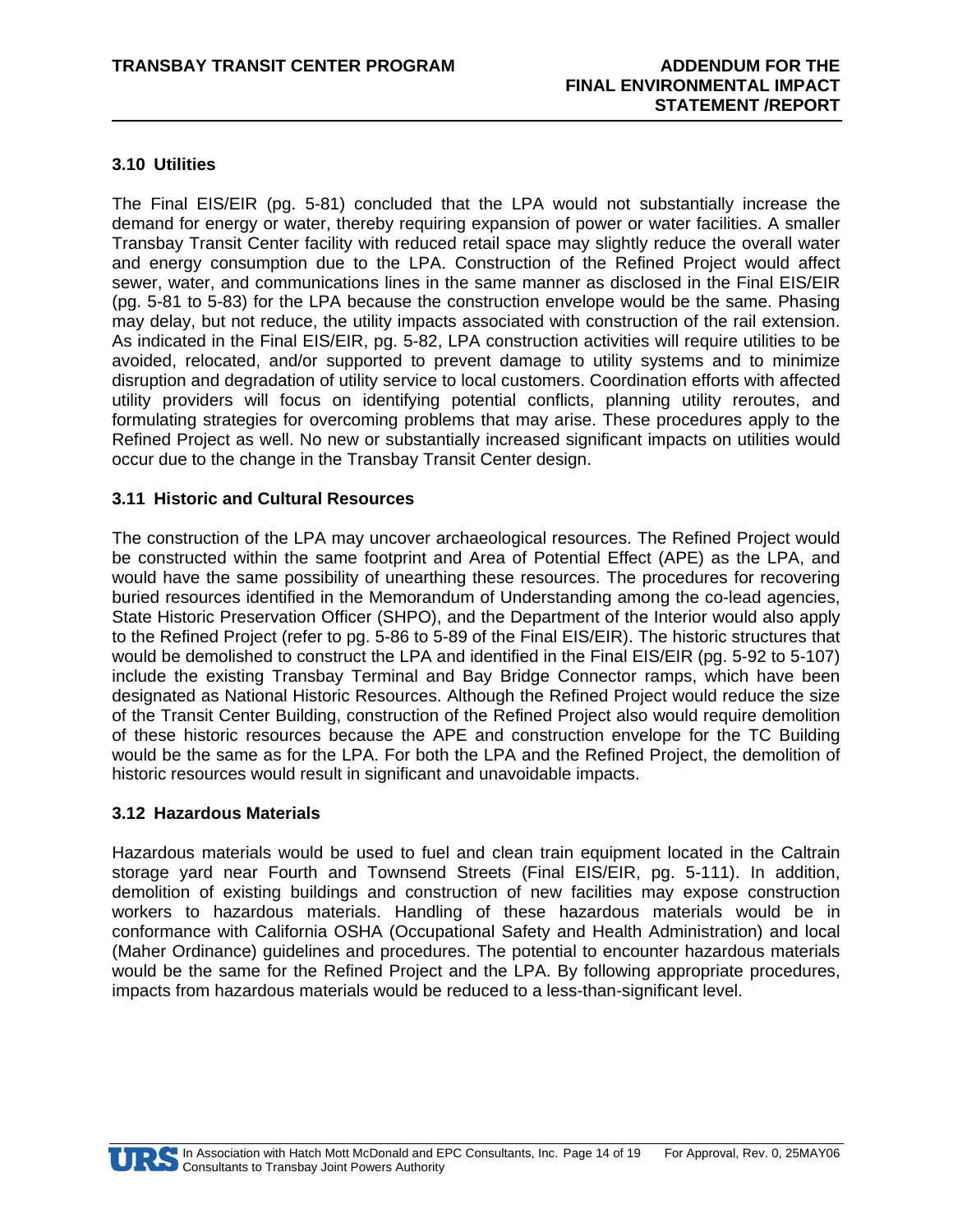#### **3.13 Visual and Aesthetics**

The visual changes associated with the LPA, such as the demolition of the existing Transbay Terminal and bus ramps, would also occur under the Refined Project. The design of the reconstructed Transit Center would be contemporary and a point of visual interest. Under both the LPA and the Revised Project, the ramps would be reduced in scale and, as such, would be less visually intrusive than what currently exists. In addition, under both the LPA and the Refined Project, the Transbay Redevelopment Plan would alter the visual landscape by allowing substantial mid-rise and high-rise development in the study area and creating parks and pedestrian walkways where none currently exist. The Final EIS/EIR (pg. 5-120) concludes that although the proposed new development would alter the aesthetic nature of the area, the added visual features are common to a built-up urban area and, by following the Redevelopment Area's Design for Development guidelines, they could enhance the visual quality of the study area, which would be a beneficial impact. The Refined Project would maintain these changes to the visual and aesthetic landscape, producing the same visual and aesthetic benefits. In addition, the Refined Project would improve the visual and aesthetic quality of the LPA by: 1) reducing the size and height of the Transit Center Building; 2) narrowing the width of the Concourse and Ground level to allow expansion of the sidewalks and public plaza area as well as greater penetration of sunlight into the interior space; and 3) eliminating the second level of the bus ramps connecting to I-80.

#### **3.14 Energy**

The Final EIS/EIR (pg. 5-126) found that the increased energy consumption required for the new Transbay Transit Center, underground rail facilities, expanded transit operation, and the increased uses under Transbay Redevelopment Plan would be somewhat offset by the diminished auto use and by the sustainable design elements incorporated into the Project. As a result, the Final EIS/EIR (pg. 5-126) concluded that no energy mitigation measures would be required. The Refined Project would also entail the same energy requirements and offsets, which would be further diminished by the reduced size of the Transit Center Building and the reduction in retail uses inside the Transit Center Building. Therefore, the conclusion that no energy mitigation measures would be required for the LPA would also apply to the Refined Project.

#### **3.15 Transit/Traffic/Parking**

The Final EIS/EIR (pg. 5-142 and 5-143) found that cumulative, adverse and unmitigated traffic impacts would occur at seven intersections in the study area. Under the Refined Project, these significant and unavoidable traffic impacts would be unchanged because most of the projected traffic volume in the study area would result from the level of development proposed in the Transbay Redevelopment Project. Mitigation measures adopted and incorporated into the Project, such as having developers of Redevelopment Area properties contribute to the City's new Integrated Management System program and Intelligent Transportation System infrastructure components, would apply to the Refined Project as well.

Upon project completion, cumulative pedestrian volumes would be the same for the LPA and Refined Project, and mitigation measures adopted and incorporated into the LPA (Final EIS/EIR, pg. 5-157) that would alleviate pedestrian impacts would apply to the Refined Project. The Refined Project would improve pedestrian circulation compared to the LPA because it would create expanded sidewalks and improve public access to and public spaces within the

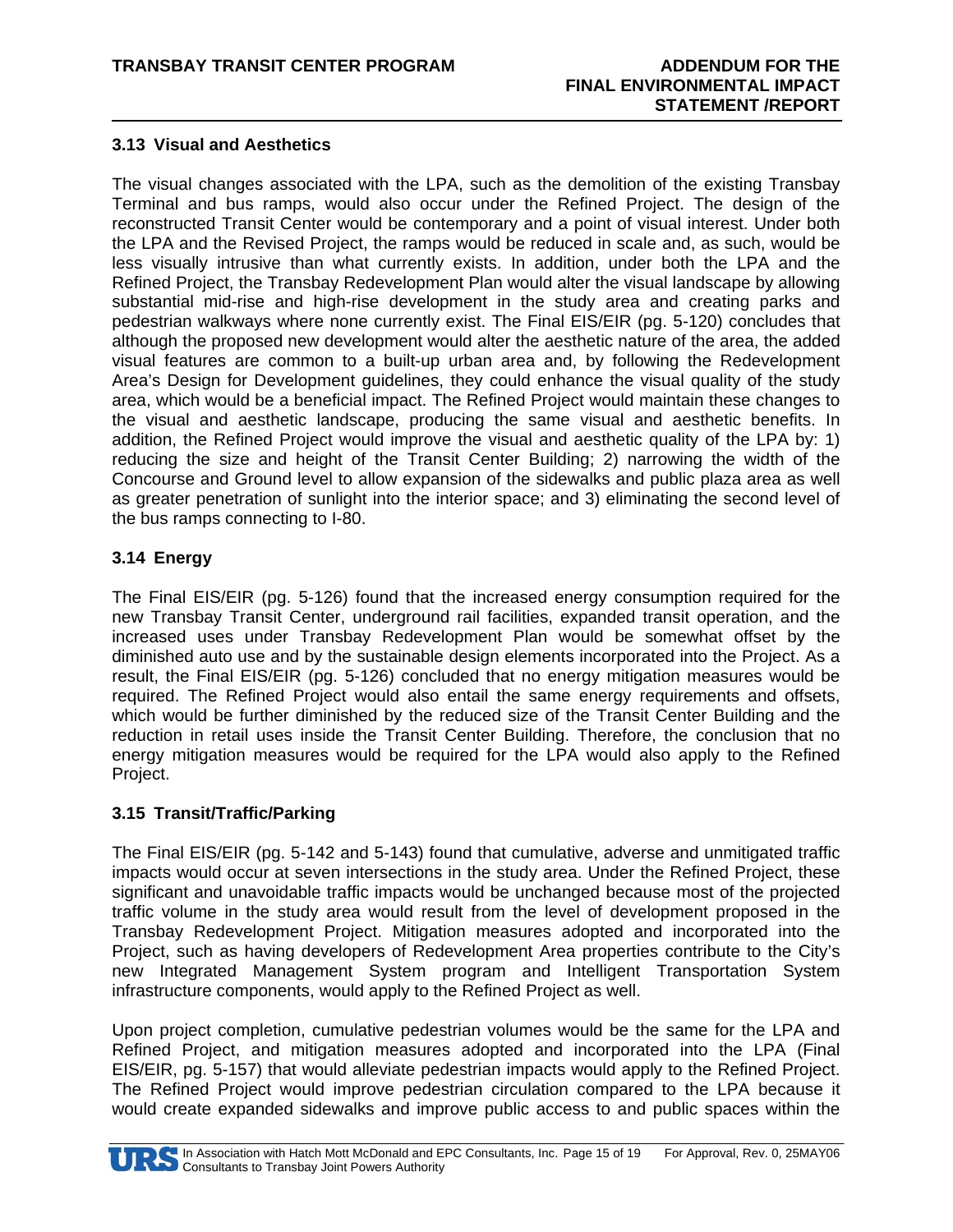Transit Center. There would be no change in parking supply due to the proposed refinements to the Transbay Transit Center design. In any event, this is not considered a significant impact under the City's applicable transportation policies.

Under the Refined Project, Greyhound would have a permanent boarding area established in the Train Mezzanine level of the new Transit Center. The underground Train Mezzanine and Station area would not be completed until Phase 2. As a result, Greyhound would need an interim boarding location. Three options for the interim boarding area are included in the Refined Project. Two of the proposed interim boarding options - the Temporary Terminal (Option 2) and Natoma Street along the West End of the Transit Center (Option 3) - would produce eight additional peak hour bus trips on City streets that do not occur under the LPA. Temporarily relocating Greyhound to the AC Transit level in Phase 1 (Option 1) would not produce any additional trips on City streets since Greyhound would use the Transit Center bus ramps to access I-80. The traffic analysis for the Temporary Terminal (Option 2 in the Refined Project) presented on page 5-184 through page 5-186 in the Final EIS/EIR indicated that intersections located between the Temporary Terminal and the Bay Bridge on-ramps would operate satisfactorily except at First/Folsom and Essex/Harrison Streets, which are projected to operate at Level of Service (LOS) F with or without bus trips from the Temporary Terminal. The Final EIS/EIR concluded that bus trips operating from the Temporary Terminal and passing through First/Folsom and Essex/Harrison would not create a cumulatively considerable contribution to the intersections' congestion. This conclusion would apply to the Refined Project as well. The eight additional Greyhound trips passing through these intersections in Options 2 and 3 would occur after operations for the other bus carriers at the Temporary Terminal have ceased and have been relocated to the Terminal at the end of Phase 1, thereby removing these bus trips from congested intersections.<sup>6</sup>

After Phase 2 is completed, Greyhound would access its permanent boarding area in the Terminal via a new driveway located on Howard Street 250 feet east of Second Street and used exclusively by Greyhound buses. An analysis of Greyhound operation along Howard Street found that the addition of eight peak hour inbound and outbound Greyhound trips during the afternoon peak would not affect the movement of traffic along Howard Street nor substantially affect operations (projected to operate at LOS D under 2020 cumulative conditions) at the intersection of Second/Howard Streets.<sup>7</sup> In addition, the analysis found that Greyhound buses turning into and out of the Transit Center Building via the access driveway would not result in significant impacts to bicyclists using a bicycle lane on the north side of Howard Street because the number of Greyhound trips entering and exiting the Transit Center would be minimal. As a result, no new or substantially increased significant impacts on transit, traffic, or parking would occur due to the change in Transit Center design.

#### **3.16 Construction Methods and Impacts**

As stated in the Refined Project description, Transit Center construction would occur in two phases. The extended construction period would require mitigation measures identified in the Final EIS/EIR (pg. 5-184 to pg. 5-222), which have been adopted and incorporated into the LPA,



 $^6$  Transbay Terminal/Caltrain Downtown Extension/Redevelopment Project EIS/EIR Transportation Assessment of Change to Traffic Flow associated with the proposed Refined Locally Preferred Alternative, Technical Memorandum, Luba

C. Wyznyckyj, February 22, 2006.<br>7

ibid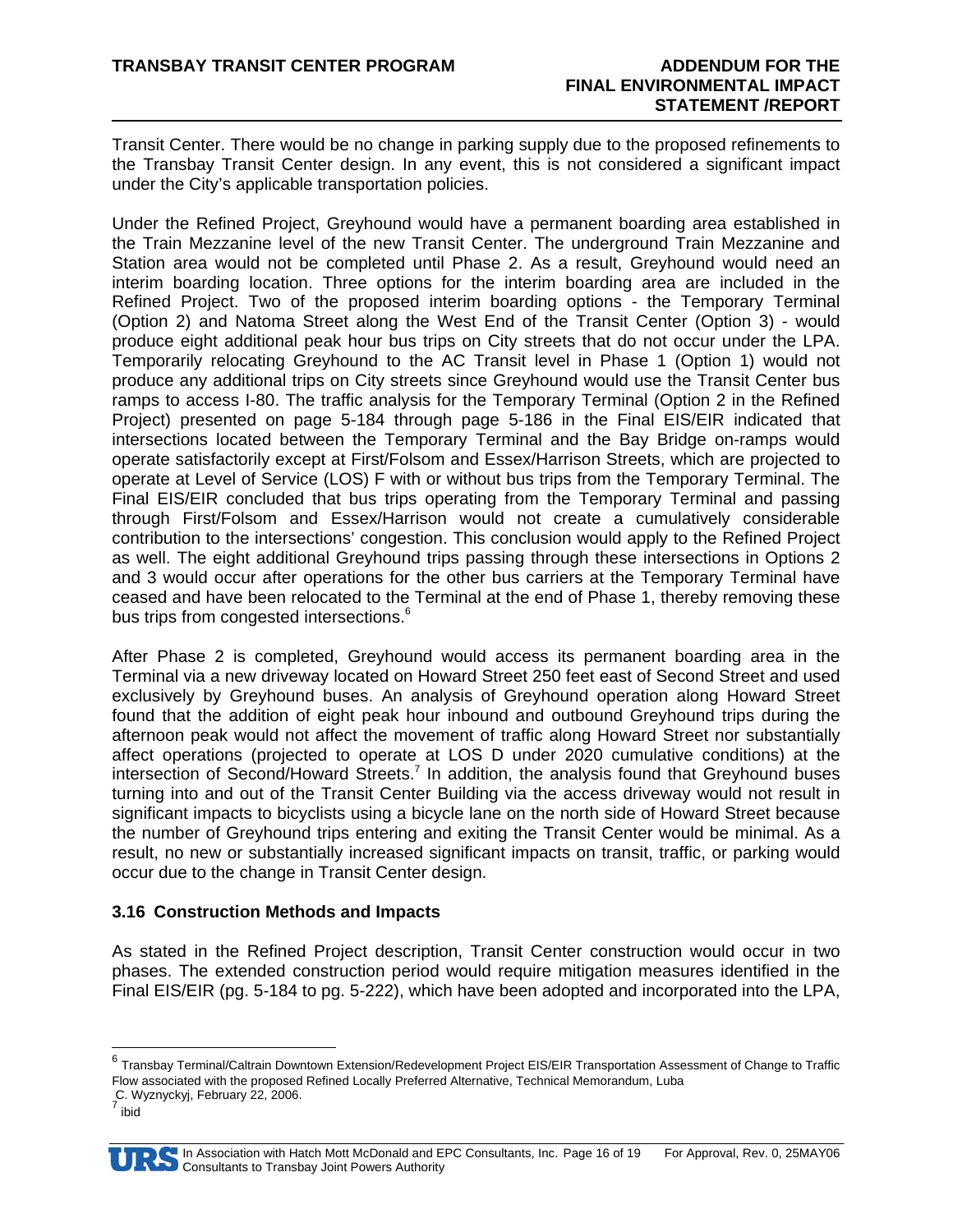to be applied over a longer period of time under the Refined Project. They would remain effective in mitigating construction impacts to a less-than-significant level.

To lighten the Transit Center structure and reduce costs, the Refined Project would employ alternative construction techniques for the building's foundation and structural support system. Instead of using a grid of 1,000 piles to provide the support structure for the Transit Center, approximately 125 caissons would be required. The caissons would be drilled during the first phase of construction. Any residual construction-related noise and vibration impacts on aboveground Transit Center uses, which would have resumed operation in the new Transit Center during Phase 2 construction, would be effectively mitigated as indicated in the Final EIS/EIR (pg. 5-206 to 5-214).<sup>8</sup> Permanent perimeter shoring walls used to support subsequent excavation and build-out of the underground train station would be installed in Phase 1. As indicated in Geology and Seismology above, the refined structural support system would minimize risk from seismic events or geologic impacts during both phases of construction.

Hauling of excavation materials, as well as delivery and staging of construction materials, would occur as indicated in the Final EIS/EIR, with the train station construction occurring in tandem with the construction of the underground rail alignment from Fourth and Townsend Streets. By phasing rail construction, project staging areas and hauling routes would need to be maintained for a longer period of time under the Refined Project. This could delay development of the parcels used for construction staging, which is a benefit of the LPA, until Phase 2 construction is completed. Mitigation measures that require identifying truck routes and temporary street detours (Final EIS/EIR pg. 5-192 to 5-200), which were previously adopted and incorporated into the LPA, would mitigate hauling and construction-related access and circulation impacts to a less-than-significant level and would also apply to the Refined Project.

#### **4 ENVIRONMENTAL FINDINGS**

Based on the above information and analysis, the proposed revisions to the LPA (Refined Project) would not trigger the need for subsequent environmental review pursuant to Public Resources Code section 21166 and Section 15162 of CEQA Guidelines. The proposed changes in the Refined Project would not require major revisions of the Transbay Terminal/Caltrain Downtown Extension/Redevelopment Project Final Environmental Impact Statement/ Environmental Impact Report (FEIS/EIR) due to new or substantially increased significant environmental effects; no substantial changes have occurred with respect to the circumstances under which the Refined Project would be undertaken that would require major revisions of the FEIS/EIR due to new or substantially increased significant effects; and there has been no discovery of new information of substantial importance that would trigger or require major revisions of the FEIS/EIR due to new or substantially increased significant effects. In addition to the benefits that would be provided by the approved Project, the proposed Refined Project would provide the following environmentally beneficial effects:

- Reduced height and size of the building
- Reduced height and visual intrusion of the connecting bus ramp with I-80
- Expanded adjacent sidewalks and public access, including improved access for taxi and paratransit services
- Greater penetration of sunlight into the interior of the Transit Center Building

<sup>&</sup>lt;sup>8</sup> Hugh Saurenman, ATS Consulting, Phone Conversation, February 22, 2006.



-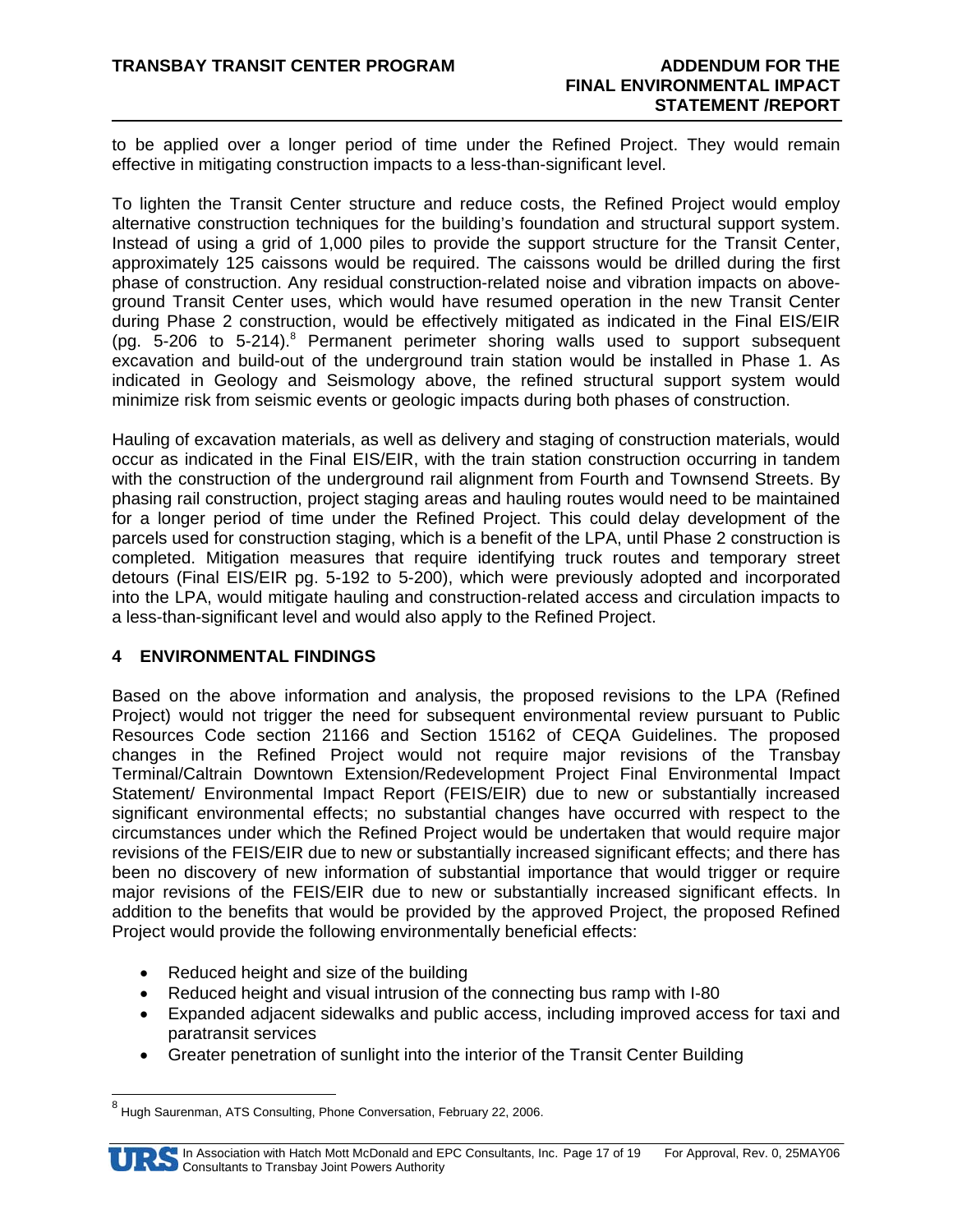• Increased customer service and public waiting areas in the western end of the Transit Center Building

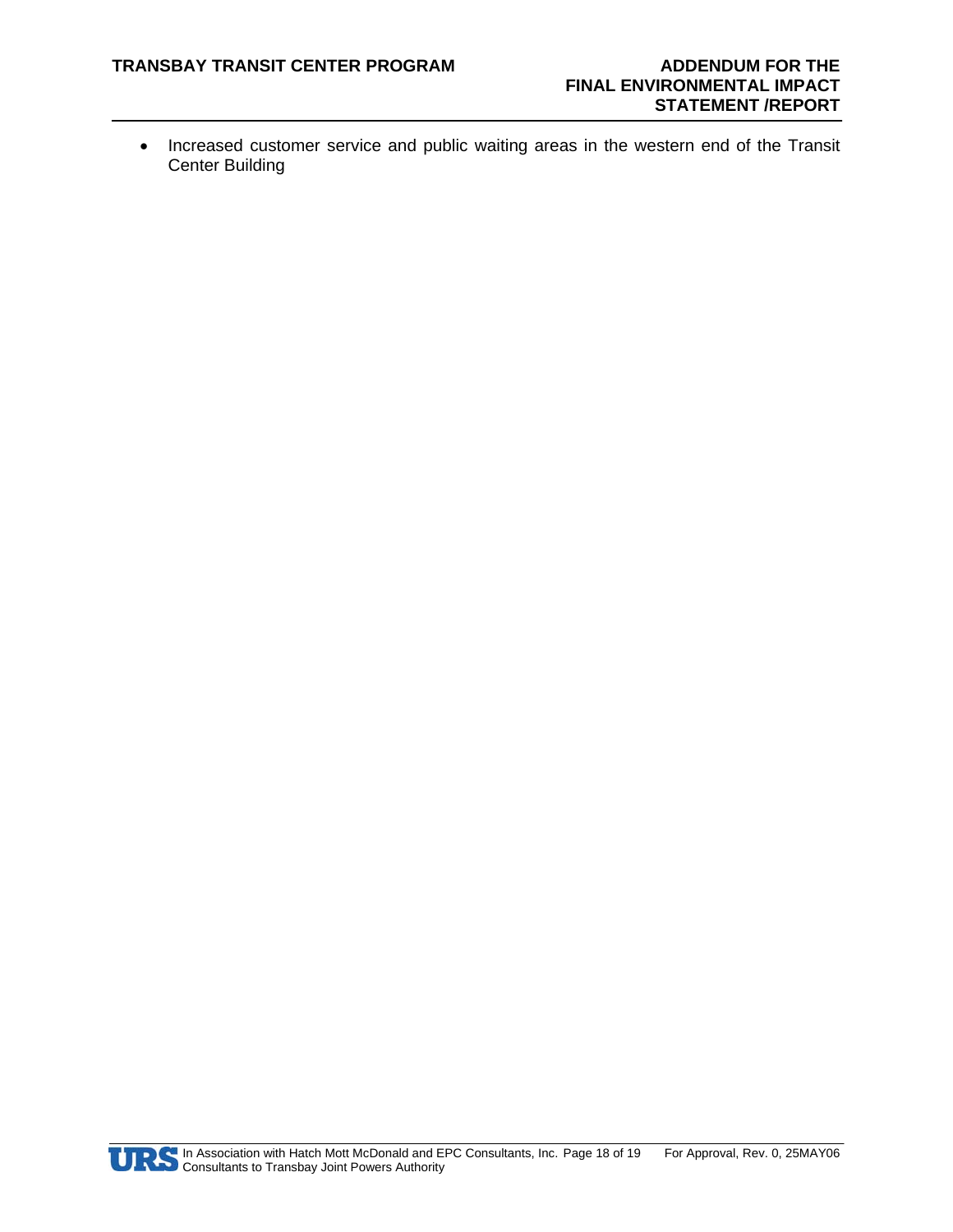#### **5 REFERENCES**

Final Massing Study for the Transit Center Building, Transbay Joint Powers Authority, February 16, 2006.

Historic Architectural Survey Report for the Transbay Terminal/Caltrain Downtown Extension Project, JRP Consulting Services, Davis, California, October 25, 2001.

Luellen, Mark. Preservation Coordinator. San Francisco Planning Department, January 6, 2006.

Recommended Program Implementation Strategy. Transbay Joint Powers Authority, February 10, 2006.

Saurenman, Hugh. ATS Consulting, Phone Conversation, February 22, 2006.

Transbay Terminal/Caltrain Downtown Extension/Redevelopment Project Final Environmental Impact Statement/ Environmental Impact Report and Section 4(f) Evaluation (SCH #95063004), March 2004.

Wylie, Loring. Degenkolb Engineers, Phone Conversation, February 22, 2006.

Wyznyckyj, Luba C. Transbay Terminal/Caltrain Downtown Extension/Redevelopment Project EIS/EIR Transportation Assessment of Change to Traffic Flow associated with the proposed Refined Locally Preferred Alternative, Technical Memorandum, February 22, 2006.

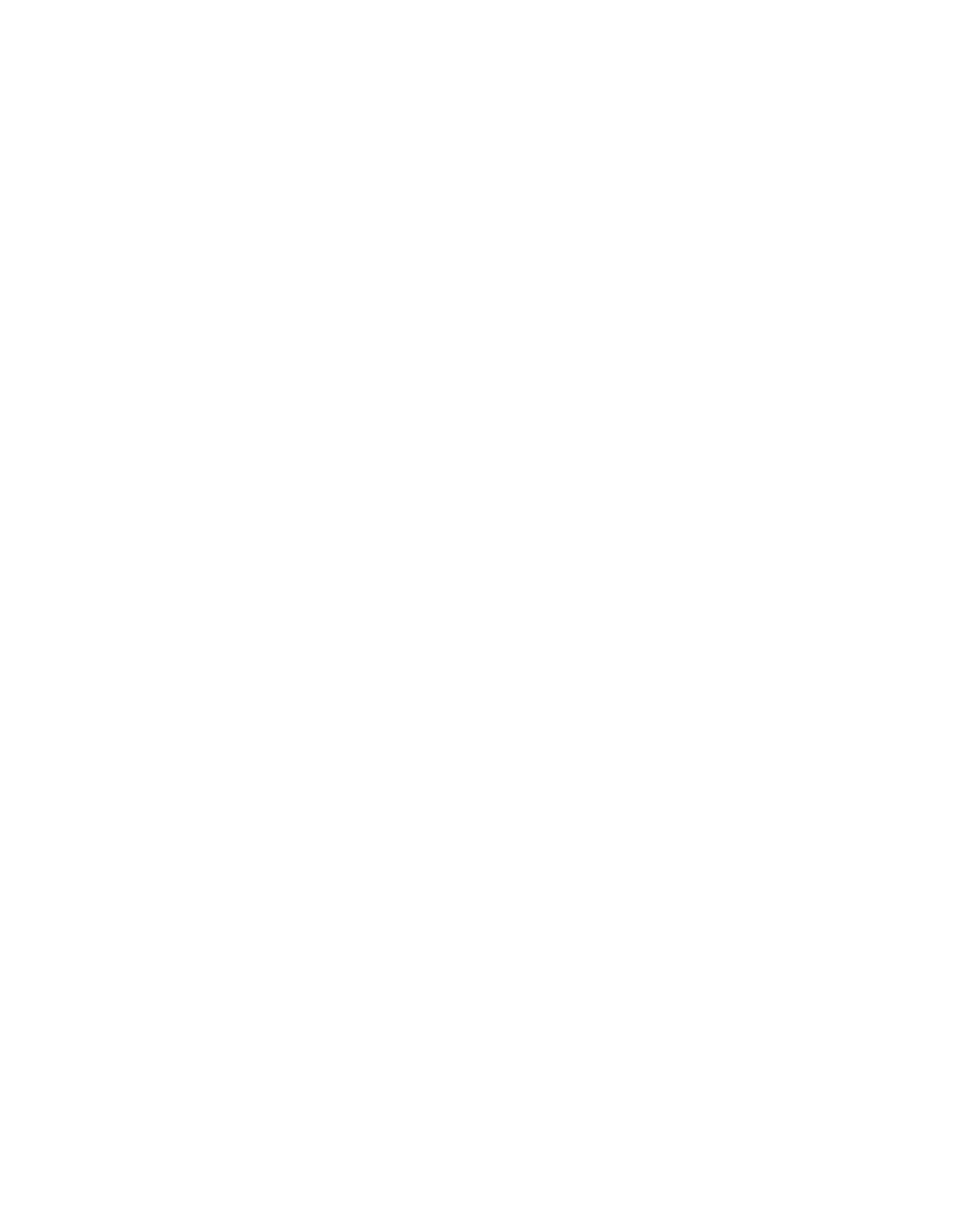# **Appendix**

**Transbay Terminal/Caltrain Downtown Extension/Redevelopment Project EIS/EIR Transportation Assessment of Change to Traffic Flow associated with the proposed Refined Locally Preferred Alternative Technical Memorandum**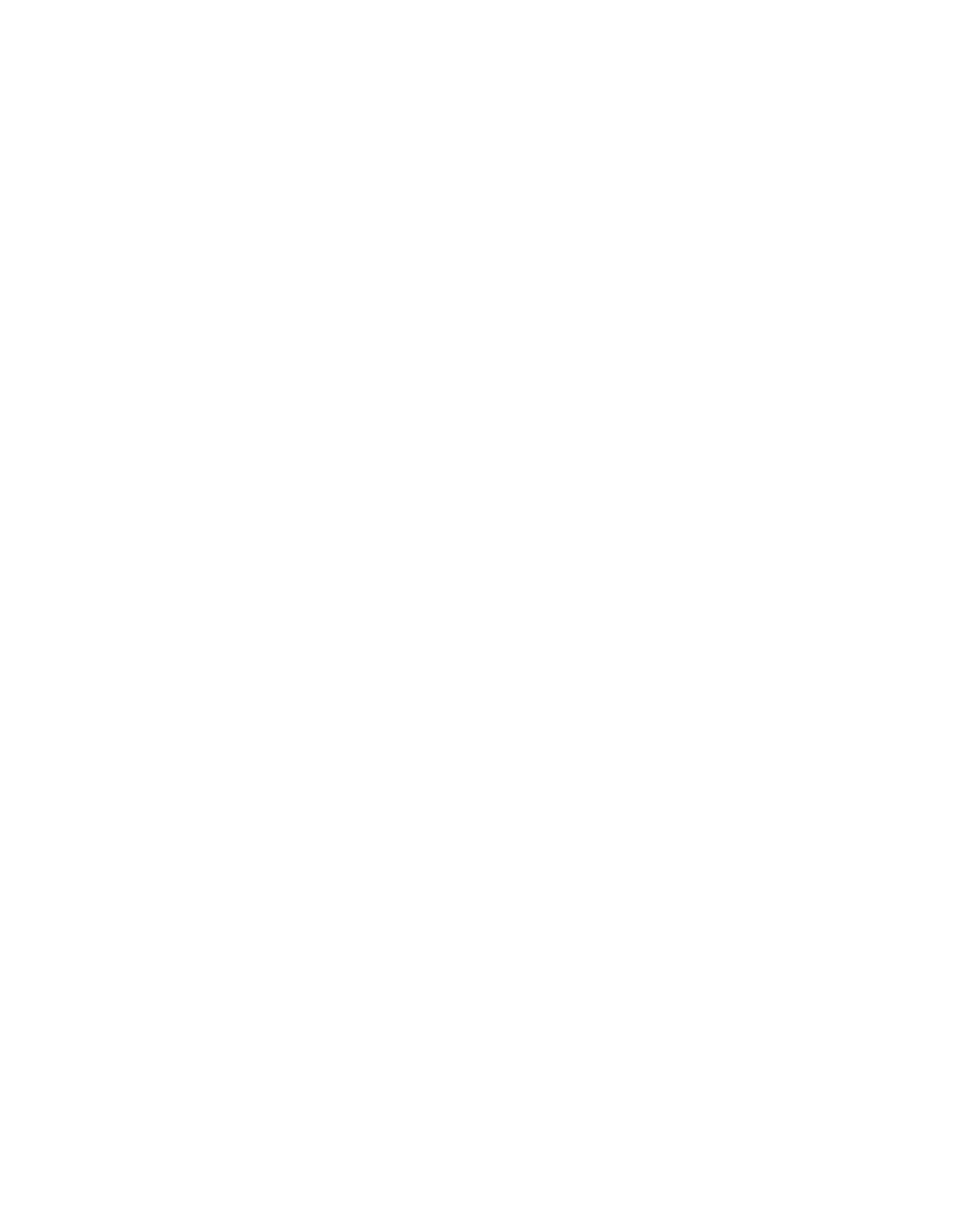# Memo

| To:   | Mark Weisman, URS                                                                                                                                                                                                |  |
|-------|------------------------------------------------------------------------------------------------------------------------------------------------------------------------------------------------------------------|--|
| From: | Luba C. Wyznyckyj                                                                                                                                                                                                |  |
| Date: | March 7, 2006                                                                                                                                                                                                    |  |
| Re:   | Transbay Terminal/Caltrain Downtown Extension/Redevelopment Project EIS/EIR<br>Transportation Assessment of Changes to Traffic Flow associated with the proposed<br><b>Refined Locally Preferred Alternative</b> |  |

### 1. INTRODUCTION

This memorandum presents an assessment of the changes to vehicular traffic flow associated with the Refined Locally Preferred Alternative (RLPA) under consideration for adoption by the Transbay Joint Powers Authority (TJPA), within the context of the transportation analysis conducted for the *Transbay Terminal/Caltrain Downtown Extension/ Redevelopment Project Final EIS/EIR,* March 2004 (Case No. 2000.048E). The Transbay Terminal/Caltrain Downtown Extension/Redevelopment Project is referred to in this memorandum as the "Transbay Project". The changes include elimination of the top level of the planned Transbay Transit Center building (TC Building). Greyhound bus operations would be relocated to a permanent location at the west end of the below-grade Train Mezzanine level of the TC Building. Other paratransit and private bus operators planned to use the top level of the TC Building would be relocated to the AC Transit level and share space with AC Transit.

The transportation analysis in the *Final EIS/EIR* assumed that the Greyhound and miscellaneous bus operators would be located on the top level of the TC Building and would have direct access to the building from elevated bus ramps connecting with I-80. Access to the bus ramps from surface streets would be via the Bus Storage Facility Link Ramp at the new bus storage area, located at Third Street and Stillman Street. These ramps would be used by Greyhound, paratransit and private operators' buses traveling to and from U.S. 101 northbound and southbound via I-80, which would require travel via the I-80 ramps and surface streets.

The TJPA is also considering adopting a program implementation strategy that would phase construction of the TC Building in two major phases. Phase 1 would include the above-grade portion of the TC Building. Construction of the below-grade portion of the TC Building that would house the Train Station and Greyhound bus operations area would occur in Phase 2. Until the completion of Phase 2 construction, Greyhound would continue operations at a temporary location.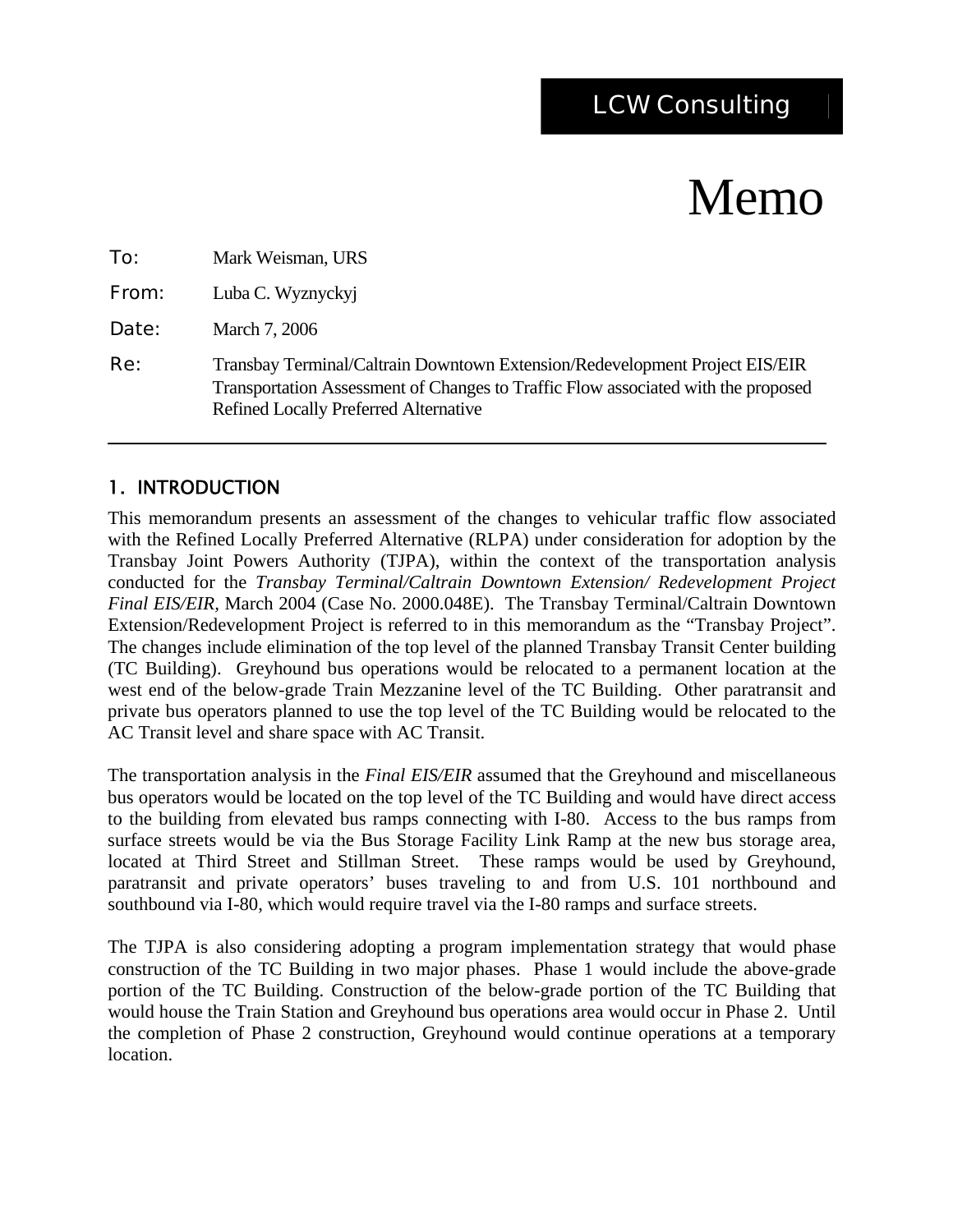This memorandum assesses the potential impacts of the relocation of the Greyhound operations for Phase 1 conditions, during which time only the above-grade bus terminal structure is constructed and occupied, and for Phase 2 conditions, when the above-grade terminal and belowgrade rail terminal are both constructed and occupied.

Upon completion of Phase 2, Greyhound would move to the permanent boarding area located to the west end of the train mezzanine level, below the ground floor public customer service waiting and ticketing areas (See attached drawings A100 Refined LPA Illustrative Site Plan, and A101 Refined LPA Train Platform and Mezzanine Level Plans).

## 2. PROJECTED GREYHOUND BUS ACTIVITY

Projections of Greyhound activity during the weekday PM peak hour was based on *New Transbay Terminal Building Program Update, Section 6.0 Space Needs and Functional Requirements*. During the PM peak hour, there are projected to be a total of 111 inbound and 333 outbound passenger trips, results in a total of 444 passenger trips to and from the terminal. Assuming an average of 40 passengers per bus, there would be a maximum of 8 inbound and 8 outbound bus trips entering and exiting the terminal during the weekday PM peak hour.

### 3. PHASE 1 GREYHOUND OPERATIONS

The *Final EIS/EIR* assumed that the Temporary Terminal would be in operation for approximately five years while the new TC Building is under construction. When the new TC Building begins operation is was assumed that all bus operations at the Temporary Terminal would relocate to the TC Building, and the Temporary Terminal would be demolished.

Under the RLPA currently under consideration, following construction of Phase 1 all bus operators would relocate to the TC Building, with the possible exception of Greyhound. Under Phase 1 of the RLPA three location options are being considered for temporary Greyhound operations until a permanent location for Greyhound is constructed in Phase 2, including:

- A) Greyhound Remaining for an extended period at the Temporary Terminal,
- B) Relocating Greyhound to the AC Transit level in Phase 1 with scheduled sharing of bus berths with AC Transit, and
- C) Relocating Greyhound to the western end of Phase 1 of the new TC Building at the ground floor level.

#### 3.1 Relocating to the AC Transit Level

Relocating Greyhound operations to the AC Transit level in Phase 1 would not result in substantial changes to Greyhound bus operations or access as proposed in the *Final EIS/EIR*. Access to and from the Transbay Terminal Center building would still be via the ramps connecting with I-80 or through Bus Storage Link Ramps through the bus storage area at Third Street and Stillman Street, as anticipated in the certified *Final EIS/EIR*.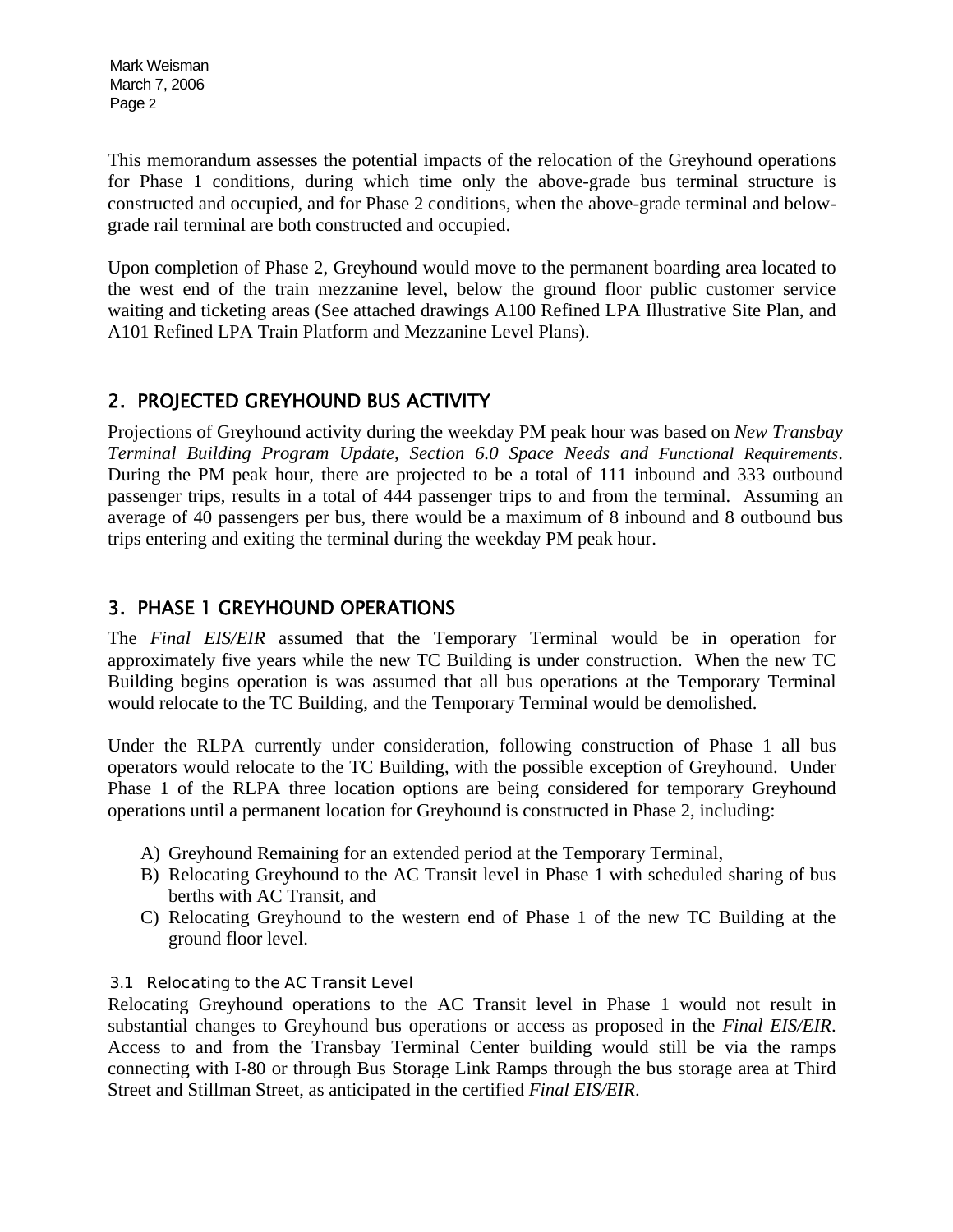3.2 Remaining for an Extended Period at the Temporary Terminal until Phase 2 is complete The *Final EIS/EIR* included a discussion of the construction impacts associated with the Transbay Project, which included the analysis the impact of the temporary terminal operations on the intersections in the vicinity of the temporary terminal. This analysis assumed that all buses using the existing Transbay Terminal would use local streets to gain access to their specified temporary terminals.

Two options for location of Greyhound operations at the Temporary Terminal are under consideration. Drawing A132 shows the option that would locate the Greyhound operations on Assessors Block 3738, bounded by Folsom, Beale and Fremont Streets, referenced in Figure 2.2.8 of the *Final EIS/EIR*. Drawing A142 shows another option currently under study that would locate Greyhound on Assessors Block 3739, bounded by Folsom, Main, Beale and Howard streets. To make room for Greyhound on this block, some AC Transit buses would move across the street to the block bounded by Folsom, Beale and Fremont Streets.

Drawing A413 shows an enlarged partial site plan of the concept shown in Drawing A142, with Greyhound operations on the center of Assessors Block 3739, with passenger access on Beale Street. Location of Greyhound as shown in Drawing A413 would be preferred if Greyhound would need to continue operations at the Temporary Terminal until Phase 2 is complete.

The street segment of Beale Street between Folsom and Howard Streets, and Main Street between Folsom and Howard Streets, would be converted to two-way traffic to allow bus loading zones and curbside public access at the Temporary Terminal. The contra-flow bus-only lane established on Folsom Street extending from Main Street to Essex Street and passing adjacent to the Temporary Terminal would remain as originally planned in the *Final EIS/EIR*. The contraflow bus-only lanes would allow bus circulation and passenger bus stops on all four sides of the Temporary Terminal.

Access to the temporary terminal would be through Folsom and Howard streets for the option shown in Drawing A413, and from Folsom, Fremont and Beale streets for the option shown in Drawing A132. The analysis in the *Final EIS/EIR* assumed the provision of a westbound contraflow lane on Folsom Street to serve primarily AC Transit and Greyhound buses traveling from the Temporary Terminal to the eastbound I-80 on-ramps at First and Essex streets. The intersection analyses for PM peak hour operations indicated that, in general, intersection operating conditions with the temporary terminal operations would be acceptable, except at the intersections of First/Folsom and Essex/Harrison which would operate at LOS F without and with the bus trips. It was determined that the traffic generated by the temporary terminal operations would not represent a considerable contribution to operations under existing conditions, and that there would be no significant traffic impacts at these intersections.

If Greyhound operations were to remain at the temporary terminal currently proposed for Greyhound operations for an extended period, the 8 inbound and 8 outbound bus trips during the PM peak hour would not substantially affect traffic operations. The number of Greyhound bus trips would be substantially fewer than the total number of bus trips analyzed in the *Final*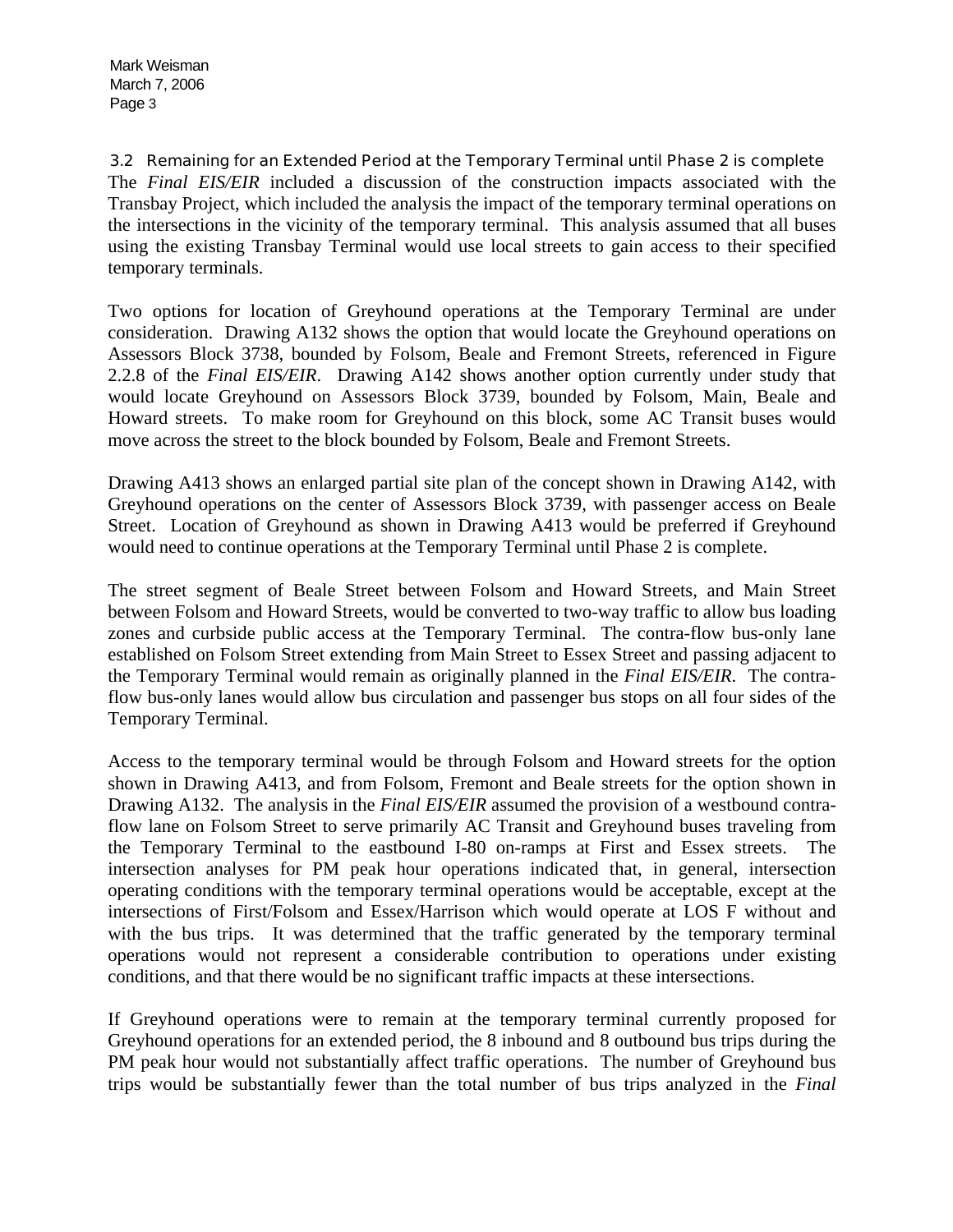*EIS/EIR* for temporary terminal operations, and therefore the conclusion that there would be no severe traffic impacts would remain.

#### 3.3 Temporarily Relocating Greyhound to the Western End of the Terminal at the Ground Floor Level

Under this option, Greyhound temporary operations during Phase 1 would be relocated to a dedicated curb area on Natoma Street as shown in Drawing A213. Natoma Street operates as a one-way eastbound alley, and buses would access Natoma Street from westbound Howard Street via a new driveway, and would leave Natoma Street to access First Street southbound at an unsignalized intersection. In this option, buses would travel to the I-80 on-ramp via First Street, and from the I-80 off-ramp via Fremont and Howard Streets.

As indicated above, the addition of 8 inbound and 8 outbound bus trips to the surface streets is not anticipated to contribute to significant worsening of operating conditions at nearby study intersections. It is likely that Greyhound buses would travel through intersections that would operate poorly (e.g., the intersection of First/Folsom Street to access I-80 eastbound), but the vehicle contribution would be minimal and the bus operations would not adversely affect traffic operating conditions.

## 4. PHASE 2 GREYHOUND OPERATIONS

The transportation analysis included in the *Final EIS/EIR* was conducted for future year 2020 conditions. As indicated in the *Final EIS/EIR,* the San Francisco County Transportation Authority (SFCTA) countywide travel demand forecasting model (SFCTA Model) was used to develop the travel forecasts for development and growth through the year 2020 in the region, as well as to determine the travel demand to and from the South of Market area (area roughly bounded by The Embarcadero, Market Street, South Van Ness Avenue and King Street).

The traffic impact analysis for the Transbay Project analyzed 27 study intersections in the South of Market area. Under 2020 Baseline plus Project and 2020 Cumulative conditions, the Transbay Project's contribution was considered significant at seven of the 27 study intersections. While improvements at individual intersections may reduce localized congestion somewhat, they may not mitigate operating conditions to less than significant levels. As a result of constraints at downstream intersections and the I-80/U.S. 101 on-ramps and mainline, mitigation measures for the seven intersections were not proposed and the impacts associated with the Transbay Project were considered significant and unavoidable.

Table 1 presents the year 2020 Cumulative operating conditions at intersections in the immediate vicinity of the Transbay Transit Center, and indicates whether that Transbay Project was determined to contribute to the significant adverse impacts at intersections operating at LOS E or LOS F conditions. Of the 13 study intersections in the vicinity of the Transbay Transit Center (and through which Greyhound buses may travel), 9 intersections would operate at LOS E or LOS F conditions, and the Transbay Project was determined to contribute to significant cumulative impacts at 4 of the 9 intersections.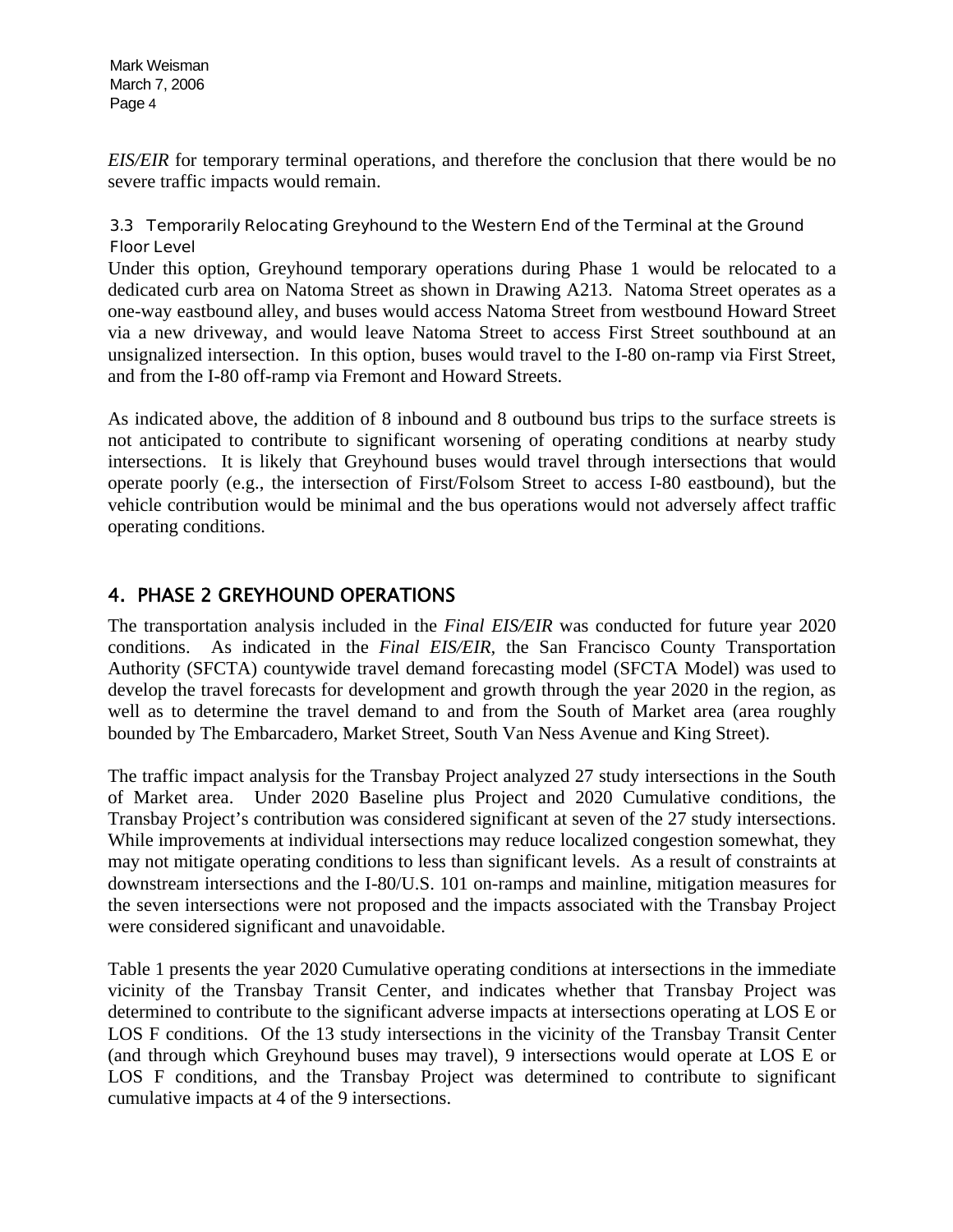| <b>Table 1</b><br>2020 Cumulative Conditions - Weekday PM Peak Hour<br><b>Intersection Operating Conditions and Project Impact Determinations</b> |                             |                                               |  |  |  |  |
|---------------------------------------------------------------------------------------------------------------------------------------------------|-----------------------------|-----------------------------------------------|--|--|--|--|
| <b>Study Intersection</b>                                                                                                                         | Avg Delay per Vehicle / LOS | <b>Project Impact</b><br><b>Determination</b> |  |  |  |  |
| Second/Mission                                                                                                                                    | 31.6/D                      |                                               |  |  |  |  |
| First/Mission                                                                                                                                     | >60/F                       | Significant Impact                            |  |  |  |  |
| Fremont/Mission                                                                                                                                   | 30.5/D                      |                                               |  |  |  |  |
| Second/Howard                                                                                                                                     | 27.3/D                      |                                               |  |  |  |  |
| First/Howard                                                                                                                                      | >60/F                       | Significant Impact                            |  |  |  |  |
| Fremont/Howard                                                                                                                                    | 42.4 / E                    | Significant Impact                            |  |  |  |  |
| Second/Folsom                                                                                                                                     | >60/F                       | Significant Impact                            |  |  |  |  |
| First/Folsom                                                                                                                                      | >60/F                       | Not a Significant Impact                      |  |  |  |  |
| Fremont/Folsom                                                                                                                                    | 26.8/D                      |                                               |  |  |  |  |
| Second/Harrison                                                                                                                                   | >60/F                       | Not a Significant Impact                      |  |  |  |  |
| Essex/Harrison                                                                                                                                    | >60/F                       | Not a Significant Impact                      |  |  |  |  |
| First/Harrison                                                                                                                                    | >60/F                       | Not a Significant Impact                      |  |  |  |  |
| Fremont/Harrison                                                                                                                                  | >60/F                       | Not a Significant Impact                      |  |  |  |  |

Source: *Transbay Terminal/Caltrain Downtown Extension/ Redevelopment Project Final EIS/EIR,* March 2004 (Tables 5.19-3 and 5.19-4).

Under proposed Phase 2 operations, Greyhound buses would use surface streets to travel between the terminal at the train mezzanine level and either I-80 or U.S. 101, and would travel though some intersections identified above that would operate at LOS E or LOS F, and to which the Transbay Project was determined to contribute to significant impacts. The distribution of buses using I-80 versus U.S. 101 is not known. Buses accessing the driveway on Howard Street would travel from either the I-80 westbound off-ramp at Fremont Street, or from the I-80 eastbound (U.S. 101 northbound) off-ramp at the intersection of Fourth/Bryant. Buses traveling to the site from the different freeway off-ramps would use different streets, however, all inbound buses would travel through the intersection of Fremont/Howard which would operate at LOS E under 2020 Cumulative conditions, and which the Transbay Project would adversely impact. The addition of up to 8 bus tips through these intersections during the PM peak hour would not substantially change the results of the intersection LOS analysis in the *Final EIS/EIR*.

Howard Street between First and Second Streets contains four westbound travel lanes, and the intersection of Howard/Second is projected to operate at LOS D during the 2020 Cumulative weekday PM peak hour conditions. As noted above, up to 8 inbound bus trips would travel westbound on Howard Street and turn right into the driveway connecting to the below-grade Greyhound operations area within the TC Building. The arrival of 8 buses during the PM peak hour would not result in substantial queuing into the driveway, as this driveway would only serve Greyhound buses.

Buses leaving the terminal would be required to turn right onto Howard Street westbound. The driveway would be located about 250 feet east of the intersection of Second/Howard, which